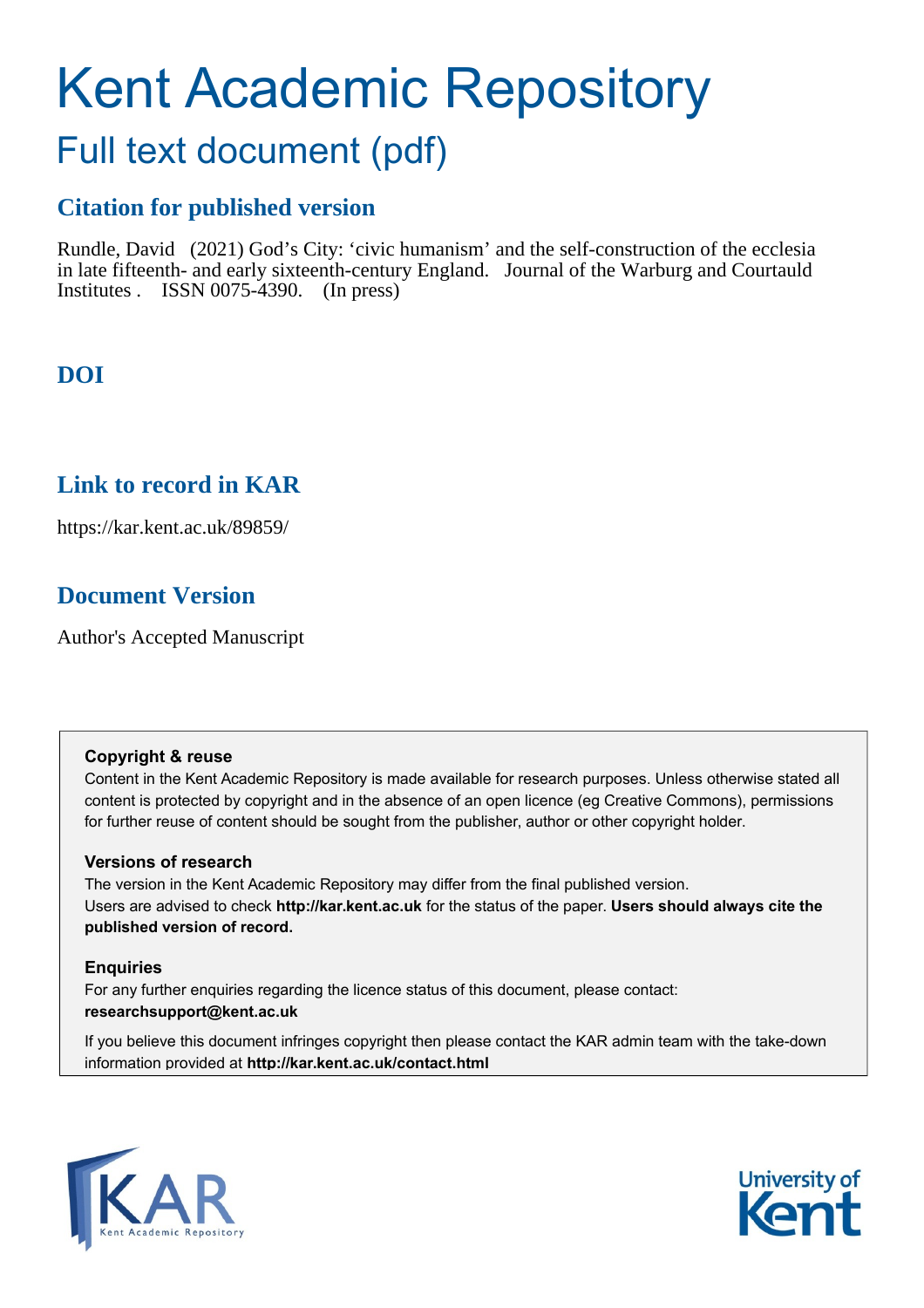## God's City: 'civic humanism' and the self-construction of the *ecclesia* in late fifteenth- and early sixteenth-century England\*

## David Rundle

This article is in the format which was formally accepted for publication on 20th July 2021 by *Journal of Warburg and Courtauld Institutes* and is expected to appear, following usual editorial procedure, in the *JWCI*  volume for 2021.

### I. The Colour Purple

At some point in 1459 or 1460, the monks of Christ Church, Canterbury addressed as their 'most singular benefactor' a noble who in the following years was to become notorious as the bully-boy for the Yorkist regime. It was John Tiptoft, earl of Worcester who, at the time of the letter in question, was at a studious distance from the internecine conflict in England. The monks had last seen him when he set out on pilgrimage to the Holy Land, and described him now as a 'very devout pilgrim of Christ':

Serenissimo domino atque singularissimo huius sacrosancte Cantuariensis Ecclesie benefactori, Domino Johanni comiti Wigorniensi, devotissimo Christi peregrino, Pattavii nunc moram trahenti, ubi purpura eloquii cuiuscunque excellentis inaurat materie maiestatem … Ut eadem felix Cantuariensis ecclesia, cuius aram suo purpuravit sanguine nobilis ille pastor et martir Thomas, in maius augumentum glorie omni fulgeat auctoritate per omnem quinquagesimum annum passionis ipsius martyris qui et iubileus sacris litteris nominatur … consequatur potestatem plenarie indulgentie per integrum illum annum … Intelleximus vestram affectuosissimam dominacionem, ob amorem et singularem devocionem erga patronum nostrum — ymmo et vestrum — specialem, sanctum Thomam martirem, iam in hac sacra peregrinatione vestra, annis quatuor, summo ingenio ista elaborasse... 1

The monks had clearly received word that he had returned from Jerusalem to western Christendom and was now staying (*moram trahens*) in Padua — and they considered his presence in Italy was to their priory's advantage. The epistle makes it clear that the earl had been assisting the monks in seeking new privileges for the cult of the saint who had been killed within their cathedral, 'this happy church of Canterbury, whose altar the noble shepherd and martyr Thomas Becket turned purple with his own blood'.<sup>2</sup>

That was not the only occasion in this letter that the imperial colour was mentioned. The monks were well-appraised of the earl's purpose in basing himself in the university city of

<sup>&</sup>lt;sup>1</sup> The letter appears at Canterbury: Cathedral Archives, CCA-DCc-Register/N, fol. 186-87. It is printed in J. Brigstocke Sheppard ed., *Literae Cantuarienses*, 3 vols [Roll Series, lxxxv], London, 1887-1889, iii, pp. 215- 217; the editor gives a tentative date of '1454' while W. A. Pantin, *Canterbury College, Oxford*, 4 vols, Oxford, 1947-85, iv (1985), p. 104 suggests 1459, but both are too early, given that Tiptoft left England in 1458, returning in 1461, and this letter talks of him having been away for four years. R. J. Mitchell, *John Tiptoft (1427-1470)*, London, 1938 remains the standard biography.

<sup>2</sup> Following Register N's *aram* rather than Brigstocke Sheppard's hypercorrection of *aream*.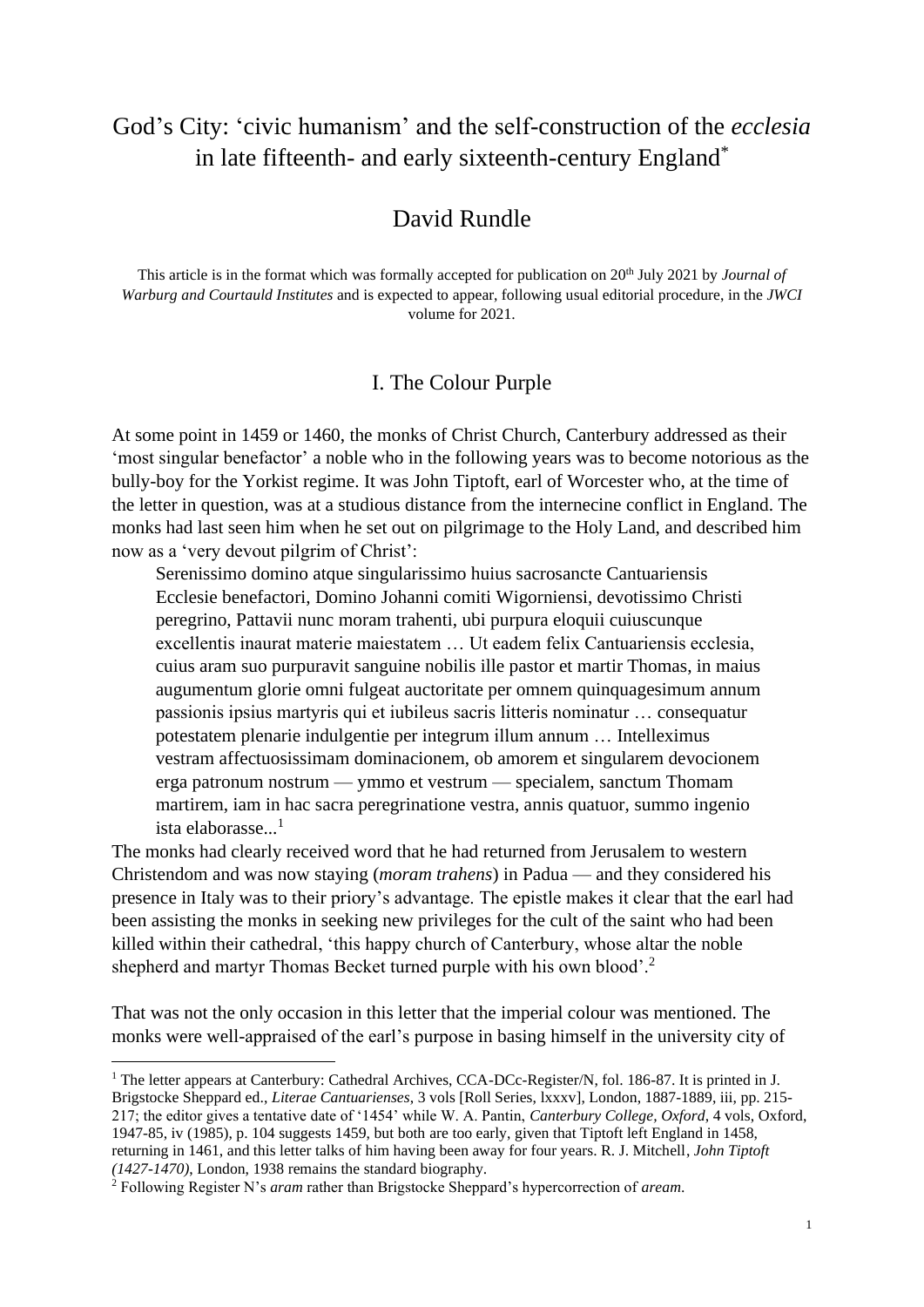Padua: as they put it, it was 'where you enrich the majesty of any outstanding matter with the purple of eloquence'— it was there, in other words, that Tiptoft could learn to express himself in purple prose. Plentiful evidence exists to demonstrate the earl's interest in humanist Latin and in his desire that his countrymen should adopt it.<sup>3</sup> The author of the priory's letter patently had not mastered that idiom, but the wording shows an acknowledgement of the value of the pursuit of eloquence. Indeed, it does something more than that: we may wish to dismiss the repetition of *purpura* as a case of clumsy drafting but it unavoidably creates a parallel between the sanctifying blood of the martyr and the ennobling power of rhetoric. They take on the same hue. It is not only through this one word that an association is made between Tiptoft's time in Italy perfecting his knowledge of the pagan classics and his pious voyage to Jerusalem. We tend to assume these activities were intellectually divorced but this letter joins them together as one enterprise, describing all his travels as a four-year sacred pilgrimage (*sacra peregrinatio vestra*). The epistle takes humanist studies and endows them with greater worth: the oration becomes merged with the orison. In other words, through the finger-tips of this monastic writer, a sort of miracle has been enacted, transubstantiating the apparently secular into something holy.

This article is about the transformative power of the ecclesiastical lens, the manner in which clerics could refract any learning and so enlighten it with a spectrum of meaning beyond its mundane intentions. What follows will also be about the colour of eloquence, about the physical properties it can adopt when shaped upon the page. Uplifting rhetoric, in other words, is not only to be heard but also to be seen, given visual form through elegant lettering. The English authors and patrons who will be central to our discussion promoted particular scribal stratagems because they sensed that script choices could express virtue. This was an insight they gained through interacting with the new archaising practice which is sometimes called 'Roman bookhand' but was known by its humanist inventors as *littera antiqua*. <sup>4</sup> This was one part of a wider English clerical engagement with the *studia humanitatis* as it developed in the Quattrocento. That interest has, in an English context, been described as 'ecclesiastical humanism', an unobjectionable phrase as long as there is no hint that it implies an oxymoron. From Leonardo Bruni's early and popular rendition of St Basil's *Ad iuvenes* via the broader programme of translation of the Greek Church Fathers promoted by the Camaldolese abbot, Ambrogio Traversari and on to works like Cristoforo Landino's *Disputationes Camaldulenses*, the humanist endeavoured repeatedly immersed itself in Christian spirituality.<sup>5</sup> England, incidentally, played an early role in this tradition, being the place of production of Latin versions of Athanasius made by Antonio Beccaria and dedicated to his employer, Humfrey, duke of Gloucester in the late 1430s and early 1440s.<sup>6</sup> In Florence, Bruni's mentor and predecessor as the city's Chancellor, Coluccio Salutati, famously made a distinction between the *studia humanitatis* and the *studia divinitatis* but this was not intended to imply that the humanist methods of enquiry had to be alien to the study of the divine.<sup>7</sup> On

<sup>3</sup> I gather that evidence in D. Rundle, *The Renaissance Reform of the Book and Britain*, Cambridge, 2019, ch. 5. <sup>4</sup> Rundle, *Renaisssance Reform*, ch. 1.

<sup>5</sup> I nod here to A. Cole, 'Heresy and Humanism' in P. Strohm ed., *Middle English*, Oxford, 2007, pp. 421-440..

<sup>6</sup> D. Rundle, 'From Greenwich to Verona: Antonio Beccaria, St Athanasius and the Translation of Orthodoxy', *Humanistica*, v, [2012 for] 2010, pp. 109-119.

<sup>7</sup> *Epistolario di Coluccio Salutati*, ed. F.rancesco Novati, 4 vols, Rome, 1891-1911, iv, p. 216, discussed by B. Kohl, 'The changing concept of the *studia humanitatis* in the early Renaissance', *Renaissance Studies*, vi, 1992, pp. 185-209 at p. 191.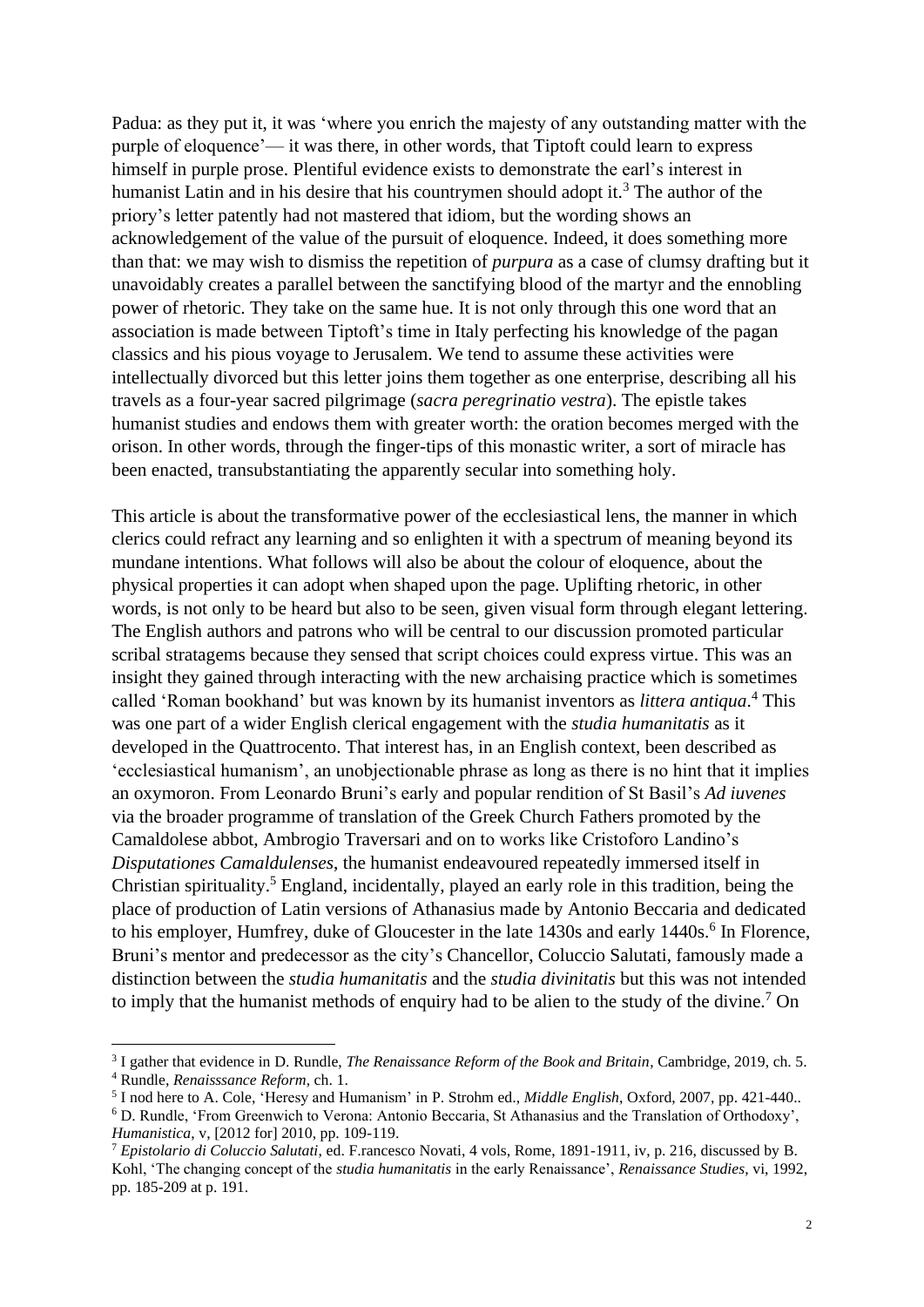the contrary, they were at its service from the early Quattrocento; nor was the application of those methods to religious ends a particular invention of the English.

The impulse to translate Greek texts into classicising Latin is one of the humanist methods which will be relevant to the following discussion. So too will be the creation of original compositions emulating the ancient Roman pursuit of eloquence, as best personified by Cicero. With these activities came also the expectation that appropriate texts — whether translated into or composed in Latin — would be dressed in a mise-en-page which spoke of their archaising intentions. Together with these three methods travelled a particular focus of study: the civic. A word of caution is needed here. 'Civic humanism', the concept invented by Hans Baron (who first wrote of it in German as *Burgerhumanismus*) had, for various political as well as intellectual reasons, a certain celebrity in the later twentieth century.<sup>8</sup> Its influence was to be felt in two English-language classics: Pocock's *Machiavellian Moment*  and Skinner's *Foundations of Modern Political Thought*. <sup>9</sup> So alluring has the concept proven that it has been adopted far beyond its original focus, with a concomitant dilution of its meaning; two outstanding scholars, Anthony Grafton and William Sherman, have recently encapsulated this usage, when, writing of sixteenth-century England, they explain that 'civic humanism ... obliged scholars to apply their learning to the real world of politics'.<sup>10</sup> This broader, attenuated application to a monarchical republic like the kingdom of England comes at the expense of divesting Baron's original formulation of both its emphasis on the civic in the sense of an urban locale and its perceived opposition to one-person rule. This latter element is one reason why, in its original homeland of Florentine studies, 'civic humanism' has, since the late 1990s, fallen nearly as far from favour as the Morning Star did from heaven.<sup>11</sup> Baron's depiction of a republican tradition, in deadly combat with the praise of princes which he dubbed 'tyrannical humanism', has received vehement criticism. It has been pointed out that, whatever the ideological divisions (and they have been put in doubt), the basic building-block of politics for most humanists was the city-state: whether they served a signorial régime or one that defined itself as a republic, all these humanists were civicminded.<sup>12</sup> What will concern us here is how English clerical readers of humanist texts appropriated that focus on the city.

## II. The Church's Urban Setting

9 J. G. A. Pocock, *The Machiavellian Moment: Florentine political thought and the Atlantic republican tradition*, Princeton, 1975; Q. Skinner, *Foundations of Modern Political Thought*, 2 vols, Cambridge, 1978. <sup>10</sup> A. Grafton and W. Sherman, 'In the Margins of Josephus: two ways of reading', *International Journal of the Classical Tradition*, xxiii, 2016, pp. 213-238 at p. 217.

<sup>8</sup> For the development of Baron's thinking, given its classic expression in *The Crisis of the Early Italian Renaissance*, 2 vols, Princeton, 1955 [reprinted in an abridged one-volume edition (Princeton, 1966)], see R. Fubini, 'Una carriera di storico del Rinascimento: Hans Baron' in id., *L'Umanesimo italiano e i suoi storici*, Milan, 2001, pp. 277-316 [reproduced from *Rivista storica italiana,* civ, 1992; English version: 'Renaissance Historian: the career of Hans Baron', *Journal of Modern History,* liv, 1992, pp. 541-74].

<sup>11</sup> For criticisms, see the essays in J. Hankins ed., *Renaissance Civic Humanism: reappraisals and reflections*, Cambridge, 2000, and N. S. Baker and B. J. Maxson ed., *After Civic Humanism*, Toronto, 2015, and the works of James Hankins himself, most recently his *Virtue Politics: soulcraft and statecraft in Renaissance Italy*, Cambridge MA, 2019.

<sup>12</sup> J. Hankins, 'The "Baron Thesis" after Forty Years…', *Journal of the History of Ideas*, lvi, 1995, pp. 309-338, esp. pp. 327-329.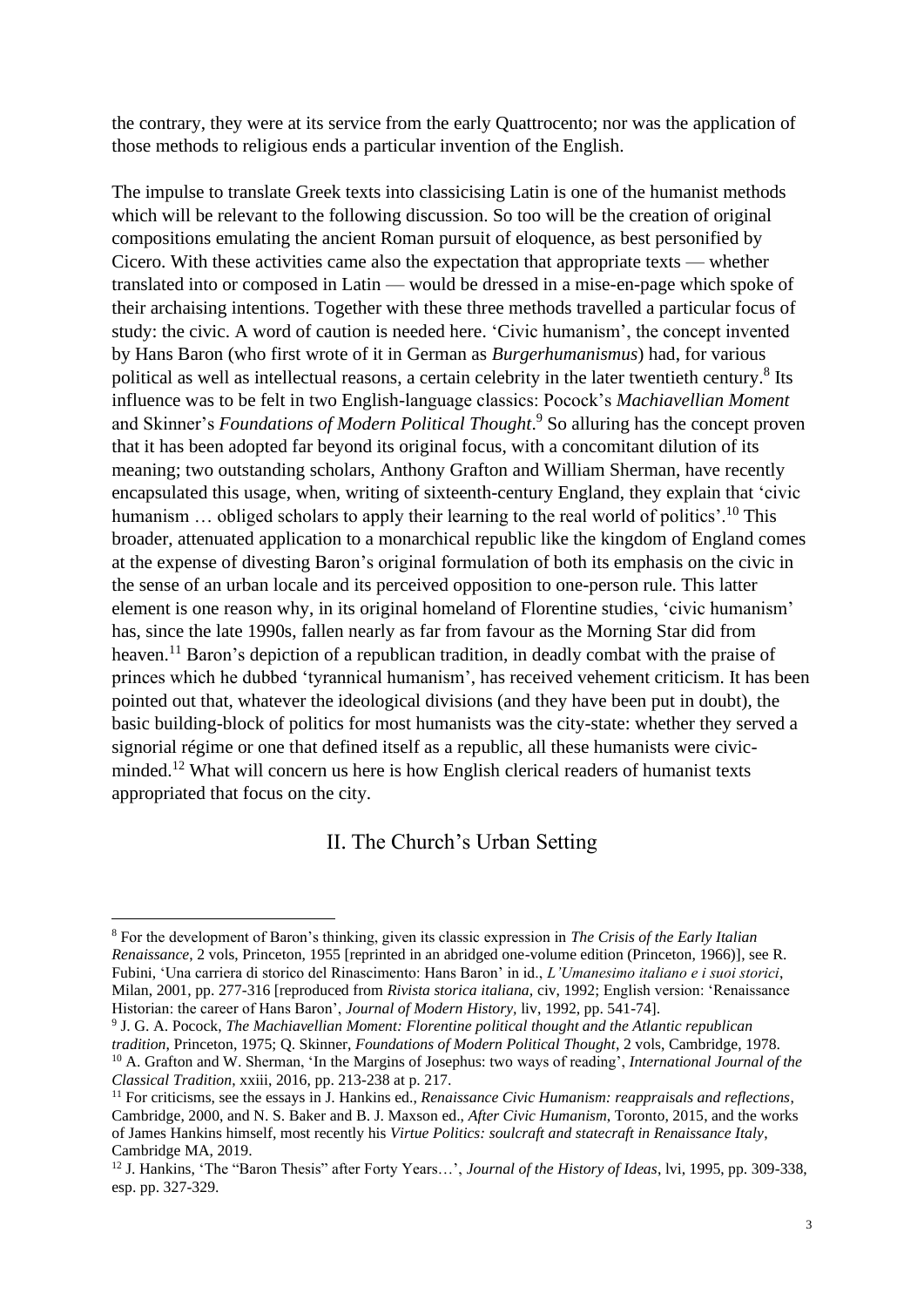Our theme, then, is not what has come to be called 'civic religion', by which is denoted the recruitment of the cultural power of the church's characteristics for the use of municipal authorities.<sup>13</sup> Instead, we are moving in the opposite direction, towards a view of the universe in which the townspeople or the laity were often perceived as the oppressors of a clerical community which wanted to assert simultaneously both its marginality and centrality to the fabric of the cityscape. The fundamental source of that paradox may have been Augustine of Hippo, when he attempted to convert classical civic language into a Christian worldview in which there was a city of God. The insight that the *ecclesia* was the true *civitas* was by no means one that had to wait until the Quattrocento to be born but, in the fifteenth century, humanist texts provided new apparatus through which certain churchmen could configure their identity. To put this another way: our subjects often read humanist works with a broad Augustinian accent.

A debt to Augustine is implied by the title of the text which has become a *locus classicus* for English clerical engagement with humanist civic writings: Thomas Chaundler's *Libellus de laudibus duarum civitatum*.<sup>14</sup> Its two cities are not, however, conceptual but physical — they are the towns of Bath and Wells, the centres of the diocese over which presided Thomas Bekynton, the dedicatee of the work. The action of the *Libellus*, which is a dialogue, is set in 1443, the year of Bekynton's consecration as bishop but that cannot be the moment of its composition, given that it refers to building works he undertook in the 1450s. The *Libellus* survives solely in the dedication manuscript, produced in Oxford when Chaundler, a native of Wells and long-term Warden of the *alma mater* he shared with Bekynton, New College, was also the university's Chancellor, so between 1457 and 1461.<sup>15</sup> The humanist pretensions of that codex are manifest both in the abbreviation used for Magister Thomas Chaundler — 'MTC', relating him to Marcus Tullius Cicero — and in its commitment to presenting the texts in the bookhand the humanists invented, *littera antiqua*. <sup>16</sup> Given that humanist writings were more often presented in mid-century England in gothic scripts, the choice of this mise-

<sup>14</sup> The work survives in one manuscript, Cambridge: Trinity College, MS. R.14.5; it was edited by G. Williams, *Somersetshire Archaeology and Natural History Society Proceedings,* xix, 1873, pp. 99-121. The groundbreaking study of it was S. Bridges, 'Thomas Chaundler' (unpublished B.Litt thesis, Oxford University, 1949). It has received some attention in recent decades: as well as A. Cole, 'Staging Advice in Oxford, New College, MS 288: on Thomas Chaundler and Thomas Bekynton' in Vincent Gillespie and Kantik Ghosh ed., *After Arundel: religious writing in fifteenth-century England*, Turnhout, 2011, pp. 245-64, see T. Meacham, *The performance tradition of the medieval English university: the works of Thomas Chaundler*, Berlin, 2020, pp. 75- 99. On Chaundler's works more generally, see, as well as Meacham's monograph, Cole, 'Heresy and Humanism', and D. Wakelin, 'Religion, Humanism, and Humanity: Chaundler's Dialogues and the Winchester *Secretum*' in Gillespie and Ghosh, *After Arundel*, pp. 225-44.

<sup>13</sup> The classic statement is by André Vauchez: see his 'Introduction' in id., ed., *La religion civique à l'époque médiévale et moderne. Chrétienté et Islam*, Rome, 1995, pp. 1-8. For a recent overview, paying attention to the urban tensions that could be in play, is Nicholas Terpstra's entry on the topic in J. H. Arnold ed., *The Oxford Handbook of Medieval Christianity*, Oxford, 2014, pp. 148-163. Especially relevant to our context is A. Brown, 'Civic religion in late medieval Europe', *Journal of Medieval History*, xlii, 2016, pp. 338-56.

<sup>&</sup>lt;sup>15</sup> For the biographies of both men, see A. B. Emden, *A Biographical Register of the University of Oxford to A.D. 1500*, 3 vols, Oxford, 1957-59 [hereafter *BRUO*] *sub nominibus*; also A. Judd, *The Life of Thomas Bekynton* Chichester, 1961.

<sup>16</sup> For discussion of the manuscript's scribes, see [Bodleian exhibition catalogue,] *Duke Humfrey and English Humanism*, Oxford, 1970 [hereafter *DH&EH*], no. 35; for one of those scribes, John Farley, see Rundle, *Renaissance Reform*, pp. 235-237.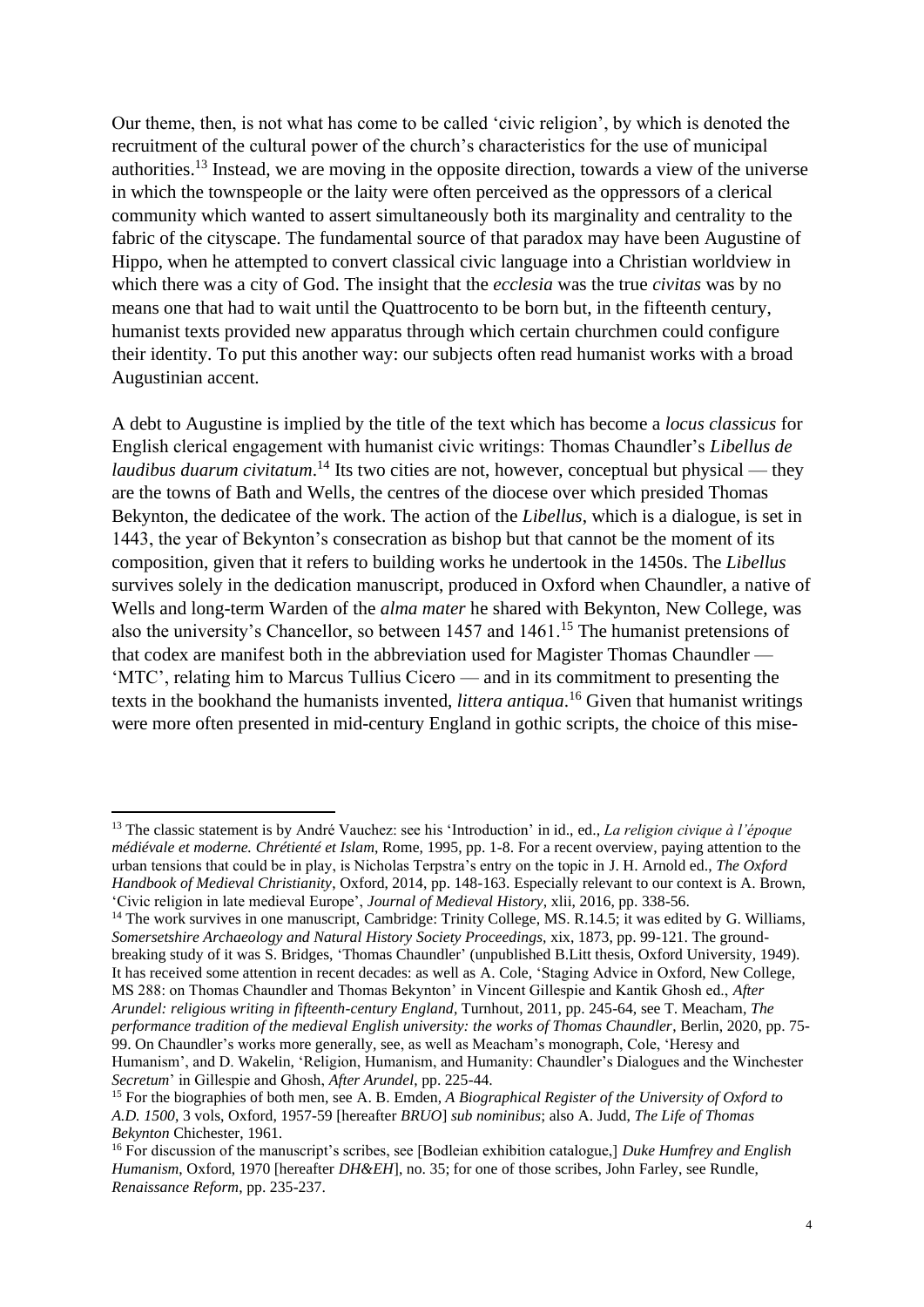en-page speaks of a commitment to an agenda of eloquence which defines the contents of the *Libellus*, albeit not in a fully acknowledged way.<sup>17</sup>

Though the work's title announces it will be about the praise of the two cities, the text shows that Chaundler was aware of the tradition not only of the panegyric but also of the invective. The work has representatives of the towns vie for the favour of their bishop, each celebrating its own charms and belittling those of the other. The warm springs for which Bath is famous, for instance, are turned to the town's disadvantage by its opponent, who depicts them as 'stinking and sulphureous'.<sup>18</sup> What makes their orations so notable is that they silently adopt and adapt phrasing from two humanist works: the foundational *Laudatio Florentinae Urbis* of Leonardo Bruni (c. 1402), and the riposte to it by his younger rival, Pier Candido Decembrio, the *De Laudibus Mediolanesium Urbis Panegyricus* (c. 1435). <sup>19</sup> In Chaundler's re-use, Wells in effect becomes the Florence of the North, and Bath Milan.

It would be easy to mock the implicit parallelling created by the *Libellus* as an attempt at town-twinning based on profound ignorance. We may be more struck by the differences than the similarities between a Somerset market town dominated by a beautiful medieval cathedral and the Renaissance city by the Arno. Chaundler could have no mental image of the cities the humanists described, but his reading of their works did give him an intuition of the sources of their civic pride. In particular, he recognised in Bruni's words how the outward appearance of the cityscape could be an expression of inner virtue. He could consider this especially apposite as he knew his hometown had benefited from changes to its built environment undertaken at the orders of Thomas Bekynton. These included a conduit to allow water to flow through the streets of Wells — and the culverts it employed still remain in place.<sup>20</sup> They also involved three impressive new gatehouses standing between those streets and the cathedral precincts, known as the Bishop's Eye, the Dean's Eye and Penniless Porch.<sup>21</sup> These are usually dated to the early 1450s, while other works within the cloisters were still ongoing near the end of that decade.<sup>22</sup>

Bekynton, thus, displayed his munificence to the municipality, but the dating of these interventions encourages us to complicate our understanding with a more ambivalent interpretation. The first summer of that same decade saw, further east in England, Jack Cade's rebellion and, in its aftermath, Wells was not spared from tensions between the townspeople and its clergy: in late July, troops had to be brought in to defend the cathedral

<sup>17</sup> I explain this agenda in *Renaissance Reform*, esp. pp. 20-41 *sed etiam passim*.

<sup>18</sup> Williams, 'Libellus', p. 108.

<sup>&</sup>lt;sup>19</sup> These debts were first noticed by Shirley Bridges; I give a full listing of them at D. Rundle, 'Of Republics and Tyrants: aspect of quattrocento humanist writings and their reception in England c.  $1400 - c$ .  $1460'$ (unpublished DPhil thesis, University of Oxford, 1997), p. 271, but Meacham has, in addition, noted a debt to

Lorenzo Valla, writing to Decembrio about Bruni's *Laudatio*: *Performance Tradition*, pp. 90-91. <sup>20</sup> R. W. Dunning, 'The Bishop's Palace' in L. S. Colchester ed., *Wells Cathedral. A History*, West Compton

House, 1982, pp. 227-244 at pp. 237-38.

 $21$  The fullest discussion of Beckington's building works is to be found in L. Monckton, 'Late Gothic Architecture in South West England' (unpublished PhD thesis, University of Warwick, 1999), pp. 81-103; see also ead., 'Experimental Architecture? Vaulting and West Country Cloisters in the Late Middle Ages', *Journal of the British Archaeological Association*, clix, 2006, pp. 249-283.

 $^{22}$  Substantial work, including on the pavement of the east cloisters, was ongoing in 1457-58: Historical Manuscripts Commission, *Calendar of the Manuscripts of the Dean and Chapter of Wells*, 2 vols, London, 1907-1914, ii (1914), pp. 83-89.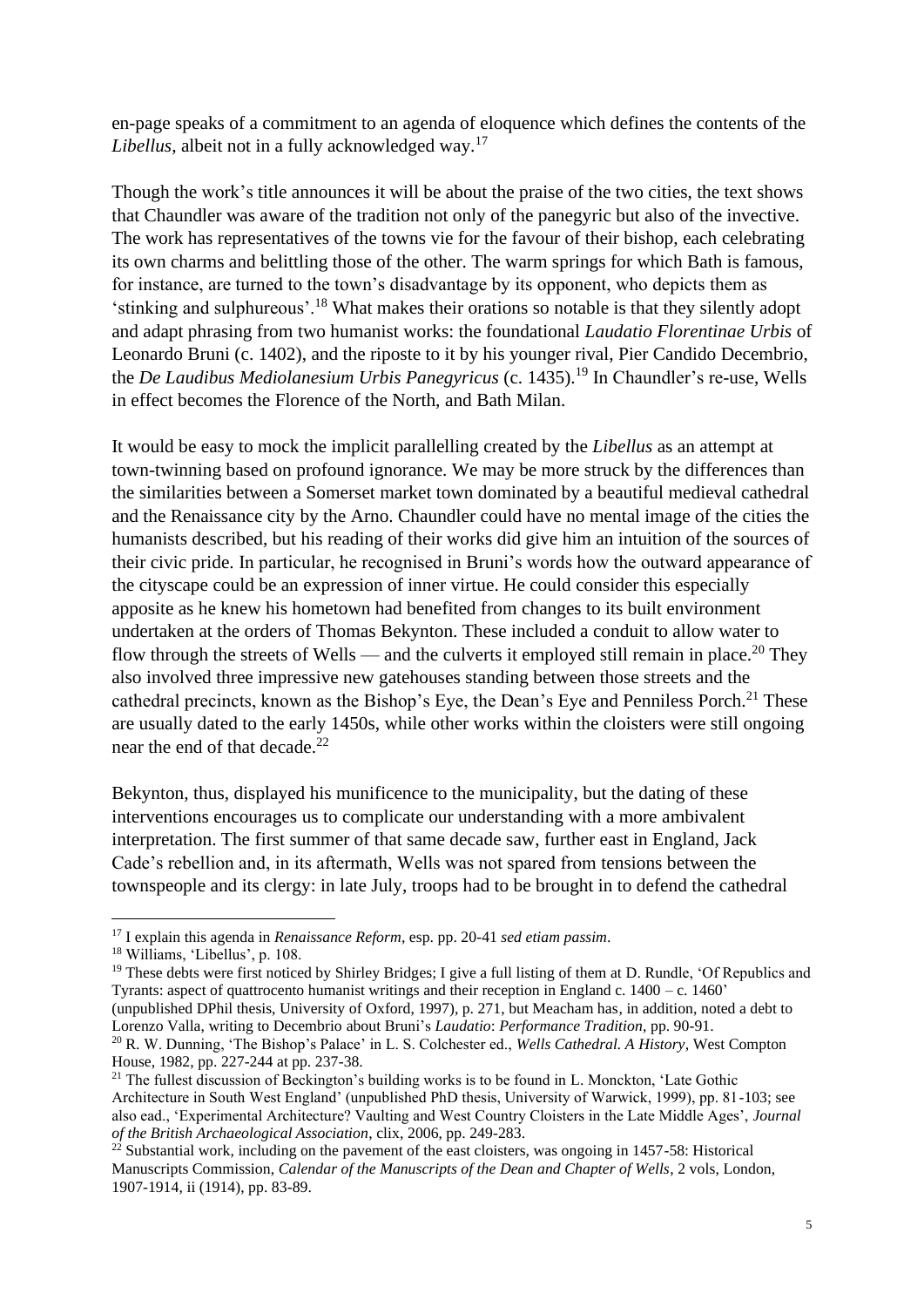and its ministers.<sup>23</sup> With this as the backdrop to Bekynton's architectural patronage, we should wonder whether the primary intention of the gates was to beautify the market town or to add extra protection to the precincts from the town itself.<sup>24</sup> This might be read as the church closing itself off from the civic but that is not how Chaundler configures it. There is a lesser known but significant passage in another work by Chaundler dedicated to the same bishop and extant in the sister volume to the one in which the *Libellus* is presented. This other text is also a dialogue and opens with the arrival of two travellers to Wells, *haec villa* as one of them calls it. His interlocutor upbraids him:

Civitatem appellare venustius potuisses quam villam, quod profecto luce clarius intelligeres, si omnem qui intro est nitorem ac pulcritudinem conspiceres. Speciossima namque ecclesia ista quam adhuc procul cernimus … Habet insuper adiunctum ingens palatium, miro splendore decorum, fluentibus aquis undique vallatum, et delectabili murorum turrillorumque serie coronatum, in quo presidet dignissimus ac literatissimus presul, Thomas [Beyknton] … Hic nempe sua industria et impensis tantum isti splendorem civitati contulit, tum ecclesiam portis, turribus, et muris tutissime muniendo, tum palatium in quo residet, ceteraque circumstantia edificia amplissime construendo … Solent [canonici] enim advenis et peregrinis tanto humanititate officio obsequi … Ceterum cum his ipsa quae in inferioribus clericis est urbanitas … ordo atque civium unitas, iustissime leges, optime policie…<sup>25</sup>

As in the *Libellus*, so equally here Chaundler parades his humanist affiliations. He executes a manoeuvre characteristic of the new *literati* by correcting the Latin vocabulary, distinguishing a *civitas* from a mere town (*villa* in its non-classical usage).<sup>26</sup> He then echoes his own re-use of Bruni in celebrating the physical beauty of Wells, and relating it to the virtues of those who bustle within its space. Yet, strikingly, the Wells that is described here lies entirely within the cathedral precincts: praise is reserved for the main church itself and also the episcopal palace and the surrounding walls. Similarly, the virtues of humanity, unity and — most notably — urbanity (*urbanitas*) are assigned not the town's citizen body but to the religious foundation's clergy. The *civitas* has become a synecdoche for the *ecclesia*. This is given striking visual expression in one of the full-page illustrations preceding the texts in

<sup>23</sup> *Calendar of MSS of Wells*, pp. 77-79, briefly discussed and placed in context by I. M. W. Harvey, *Jack Cade's Rebellion of 1450*, Oxford, 1991, p. 128.

<sup>24</sup> Monckton, 'Late Gothic Architecture', pp. 86-87.

<sup>25</sup> Oxford: New College, MS. 288, fol. 4, printed at *Official Correspondence of Thomas Bekynton*, ed. G. Williams, 2 vols (London, 1872), ii, pp. 315-316: 'you could have more elegantly called it a city than a town, as you would understand in a clear light if you were to look closely at splendour and beauty which is within it. There is that most handsome church which we discern even at this distance … Moreover, it has adjoined to it a large palace, decorated with remarkable splendour, surrounded on all sides with flowing waters and crowned with a delightful series of walls and turrets, in which presides the most worthy and most scholarly bishop, Thomas Bekynton … This man, as is well known, through his own effort and expenses, has brought such splendour to this city, as much in protecting the church most safely with gates, towers and walls, as in most grandly building the palace where he resides and all the other surrounding buildings … The canons are accustomed to showing to travellers and pilgrims such great humanity … Furthermore, in addition to these things, there is that urbanity of the lower clergy … an order and unity of citizens, most just laws, the best governance…' . On the manuscript, see *DH&EH*, no. 36.

 $26$  For humanist manoeuvres, see my 'Humanist Eloquence among the Barbarians in fifteenth-century England' in C. Burnett & N. Mann ed., *Britannia Latina* [Warburg Institute Colloquia, viii], London & Turin, 2005, pp. 68-85; I discuss them further in *England and the Identity of Renaissance Humanism* (in preparation).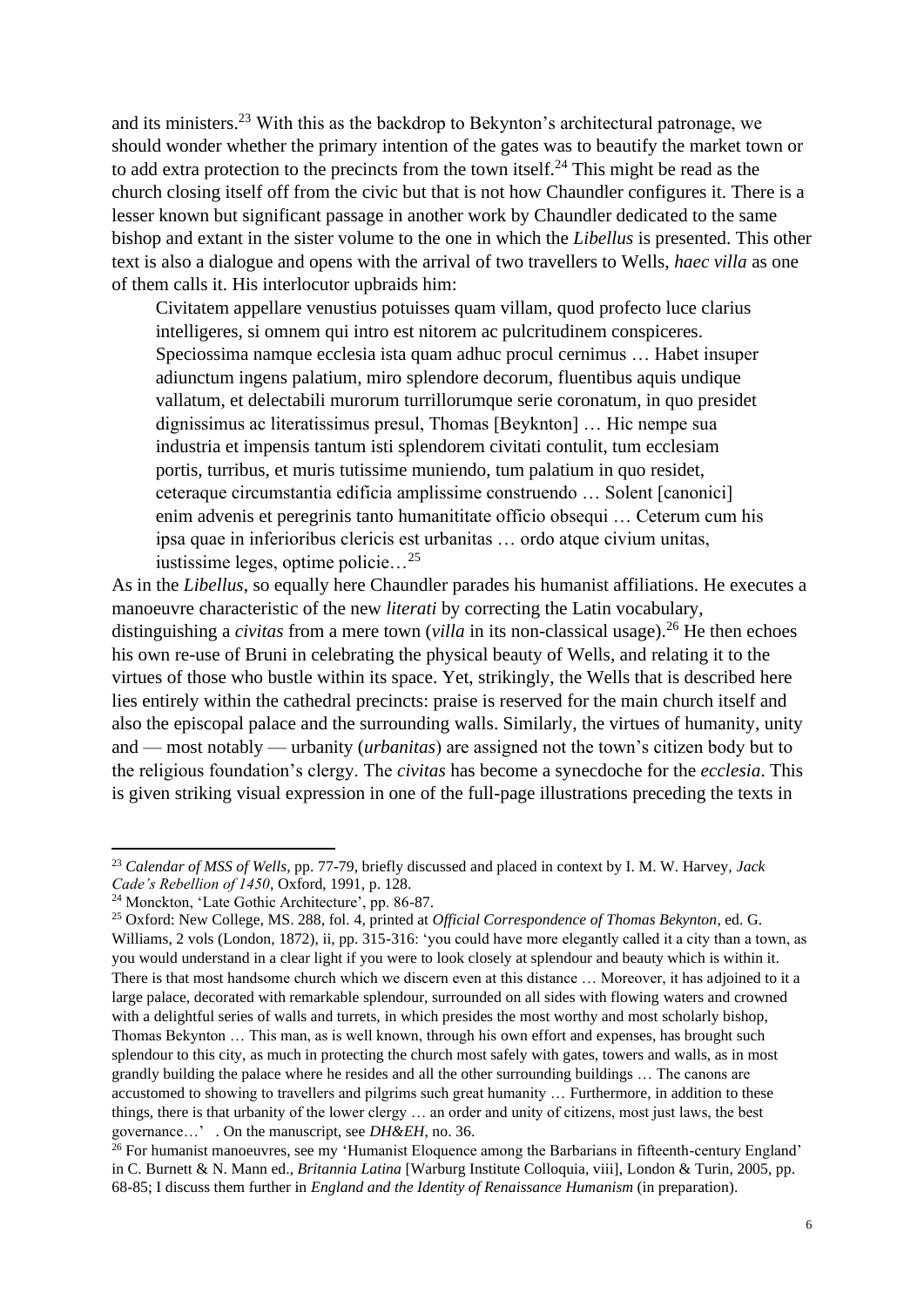the manuscript, where Wells is presented by a depiction of the cathedral close and the palace, with only three buildings which abut the walls standing beyond the religious spaces.<sup>27</sup>

Thus, Chaundler has deployed the ecclesiastical lens to make the church not a separate sphere from the civic but instead its very heart, its refuge held safe within the embrace of the cathedral precinct's walls. This implies that the city (which is the church) is embattled — and that perception too could have been drawn from humanist sources. In proclaiming the virtues of his own city, Bruni, in the *Laudatio*, also acknowledges that Florence has its enemies: how could that not be, when its people are free-born and so despise the very idea of tyranny?<sup>28</sup> Tyrants and their sycophants plot against them, attack them, and they resist, they emerge undefeated, and so with them and through them liberty itself survives. Like the Florentines, English clerics of the 1450s beyond Bekynton and Chaundler had reason to consider themselves besieged. Before, though, we turn to this wider context there is a final point to be made about Chaundler's depiction of Wells.

We might still not be able to shrug off a sense of incongruity: what have the fan-vaulting and crenellations of Beckynton's gatehouses to do with Renaissance Florence? Of course, Bruni himself wrote his praise of the Florentine cityscape long before the Golden Gates of the Baptistery were completed, before the dome of the cathedral had been even begun, before its architect, Filippo Brunelleschi, had dreamt of the Pazzi Chapel and before the person responsible for the Palazzo Rucellai, Leon Battista Alberti, was out of swaddling clothes. The humanist epideictic rhetoric which envisaged streets and buildings' façades as manifestations of inner virtue did not have to wait for Renaissance architecture to be born. Furthermore, despite the purpose of Bruni's praise being the celebration of a single city, the idiom he had moulded did not have to be confined to the urban locale where it was first deployed. Bruni's words did not presuppose that only a specific style of architecture was capable of displaying the virtues that could inhere within a structure's stonework. A core group of humanists did see their intellectual agenda as being tied to a form of visual expression, but that was a matter of mise-en-page, not mise-en-scene of the urban layout. The humanists' ambitions had their limits; they invented an aesthetic of the book, not a zeitgeist.<sup>29</sup>

To put this another way, in what was once his cathedral at Wells, we can look upon Bekynton's tomb with its double depiction of its subject — clothed and recumbent above a cadaver whose decomposition has been caught for eternity in stone — and see there a fashion far removed from anything promoted in contemporary central Italy. Yet, the transition from transi tomb to the translation of humanist modes into a Somerset setting is not a discordant clash between mutually exclusive forms. The shift between the two (as much as the sculptural dual presentation) demonstrates the plural identities that could cohabit within one character.

## III. *versus civitatem*: Building the City

 $27$  Oxford: New College, MS. 288, fol.  $3^{\nu}$ .

<sup>28</sup> Leonardo Bruni, *Opere letterarie e politiche*, ed. P. Viti, Turin, 1996, pp. 596-608.

<sup>&</sup>lt;sup>29</sup> I acknowledge my obvious debt here to the classic essay of E. Gombrich, 'From the Revival of Letters to the Reform of the Arts: Niccolò Niccoli and Filippo Brunelleschi' in D. Fraser *et al*. ed., *Essays in the History of Art presented to Rudolf Wittkower*, London, 1967, pp. 71-82; I have used the reprinted version in *The Essential Gombrich*, ed. R. Woodfield, London, 1996, pp. 411-435.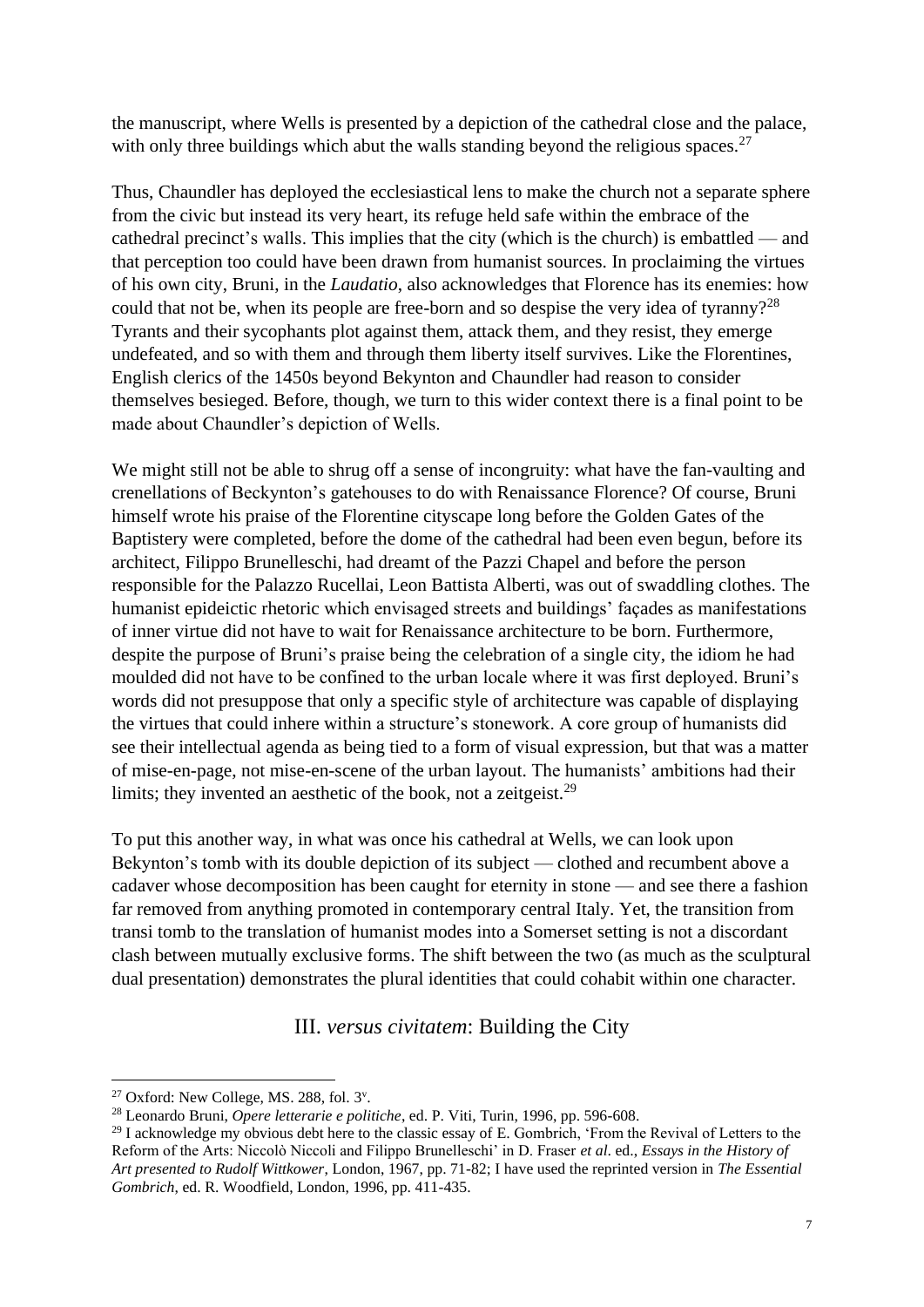In 1450, fate did not force Bekynton to become a second Becket. He could well have thanked God for the bearable lightness of his suffering, contrasting his lot to that of two colleagues on the episcopal bench whom he would never see again. At the start of the year, on  $9<sup>th</sup>$  January, Adam Moleyns, bishop of Chichester and Keeper of the Privy Seal, had been attacked and murdered while arranging the payment of belated wages to sailors at Portsmouth; for this atrocity, the town was put under excommunication for over half a century, until a ritual of contrition was undertaken in 1508.<sup>30</sup> Moleyns had shared with Bekynton not only service to Henry VI but also humanist interests, being the first Englishman to deliver an oration in humanist Latin (albeit they were ghost-written for him).<sup>31</sup> Meanwhile, Moleyns was known as a close political associate of another casualty of that year, William de la Pole, duke of Suffolk (2<sup>nd</sup> May), as was the second bishop to be bludgeoned to death, William Ayscough  $(29<sup>th</sup> June).<sup>32</sup> Ayscough was not at his episcopal seat of Salisbury when he was assumed, but$ that did not stop his palace being ransacked or others of the cathedral's clergy being threatened. They included the dean, Gilbert Kymer, who had been, like Bekynton, a servant of Humfrey, duke of Gloucester — a reminder that association with the man the rebels had converted into the 'Good Duke' provided no protection from hatred.<sup>33</sup>

Kymer exemplifies the bookish churchmen who, in the mid-century, gathered in and around Salisbury's cathedral close and whose interests extended to humanist texts.<sup>34</sup> This community was also energetic in its efforts to enhance the cathedral, both physically and spiritually. At the time violence struck the precincts, building work was taking place on a new library and lecture room.<sup>35</sup> There was also a renewed dynamism in seeking the canonisation of an earlier bishop, Osmund, a campaign which achieved success in 1457. <sup>36</sup> That cult, notably, was one supported and promoted by at least some of the townspeople.<sup>37</sup> The relationship between precincts and laity, in other words, was not one of continual or universal conflict and was, at

<sup>30</sup> Harvey, *Cade's Rebellion*, p. 63. For the ending of the excommunication, see H. P. Wright, *The story of the 'Domus Dei' of Portsmouth, commonly called The Royal Garrison church*, London, 1873, pp. 142-147. On Moleyns, see A. Compton Reeve, *Lancastrian Englishmen*, Washington DC, 1981, pp. 203-63.

<sup>31</sup> The oration's author was, in fact, Antonio Beccaria: see Texts D in the Appendix to R. Weiss, *Humanism in England during the Fifteenth Century*, ed. D. Rundle and A. J. Lappin, Oxford, 2011 [online]; D. Rundle, 'Humanism before the Tudors' in J. Woolfson ed., *Reassessing Tudor Humanism*, London, 2002, pp. 22-42. <sup>32</sup> Harvey, *Cade's Rebellion*, p. 86; cf. C. L. Kingsford, *English Historical Literature in the Fifteenth Century*, Oxford, 1913, pp. 346-349. For a revision of Ayscough's political affiliations, see S. Lane, 'The Political Career

of William Aiscough, Bishop of Salisbury, 1438-1450' in L. Clark ed., *Examining Identity* [The Fifteenth Century, xvi], Woodbridge, 2018, pp. 63-82. For Ayscough's bequest of books to his cathedral, see James Willoughby and Nigel Ramsey ed., *Secular Cathedrals* [Corpus of British Medieval Library Catalogues] (London, in preparation).

<sup>33</sup> Harvey, *Cade's Rebellion*, pp. 124-126; on Kymer, see *BRUO* and R. Thompson, 'Gilbert Kymer: Rector of the first conjoint medical college', *Journal of Medical Biography*, published online 1st November 2018. <sup>34</sup> I touch on the range of humanist interests in D. Rundle, 'Poggio Bracciolini's International Reputation and the Significance of Bryn Mawr MS. 48' in R. Ricci and E. Pumroy ed., *Humanism and Poggio Bracciolini*, Florence, 2020, pp. 41-70.

<sup>&</sup>lt;sup>35</sup> These initiatives are briefly discussed by R. M. Ball, 'Thomas Cyrcetur, a Fifteenth-century Theologian and Preacher', *Journal of Ecclesiastical History*, xxxvii, 1986, pp. 205-239 at pp. 208-209; cf. 'The cathedral of Salisbury: From the foundation to the fifteenth century' in *A History of the County of Wiltshire: Volume 3*  [Victoria County History], ed. R. B. Pugh and E. Crittall, London, 1956, pp. 156-183, for which I have used digitised version at British History Online, http://www.british-history.ac.uk/vch/wilts/vol3/pp156-183 [accessed 2<sup>nd</sup> April 2020].

<sup>36</sup> A. R. Malden ed., *The canonization of Saint Osmund*, Salisbury, 1901.

<sup>37</sup> A. D. Brown, *Popular Piety in Late Medieval England: The Diocese of Salisbury 1250-1550*, Oxford, 1995, pp. 57-65.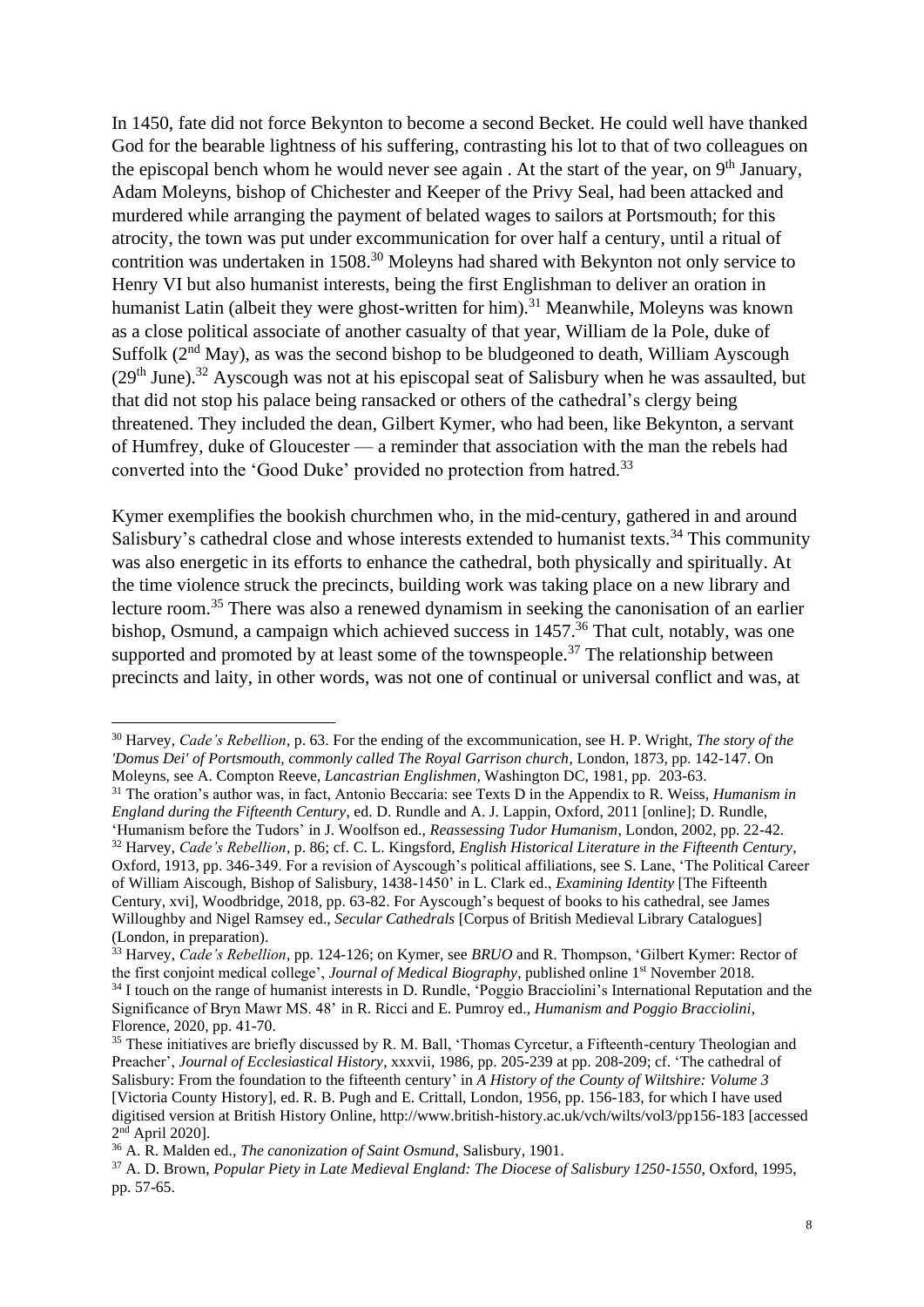times (perhaps more often), a symbiotic one of mutual support. Frictions, however, did reoccur: in 1474, the mass was disrupted by some discontented local people.<sup>38</sup> In the context of intermittent unrest, it is unsurprising that work was carried out on the walls of the cathedral close, including the erection of a new gate to the south, Harnham Gate, and the addition of a portcullis to the gate facing the town's High Street.<sup>39</sup>

The epicentre of the 1450 risings was not in any of the dioceses so far mentioned, but further east, with its origins in Kent. Of that county's two cathedral cities, Rochester saw some of the activity of Jack Cade and his followers as they retreated from London in the summer of that year, but Canterbury was largely untouched.<sup>40</sup> In January, rebels led by Thomas Cheyne had plans to attack Christ Church priory, but in fact only ransacked the hospital of St Radigund's, a few hundred yards to the north-west.<sup>41</sup> This incident did not gain a mention in the chronicle of the Christ Church monk, John Stone, though he did record the murders of Moleyns and Ayscough; he also made a note of the revolt in the summer led by Jack Cade when, he said, four thousand men encamped on the hillside north of the city for three hours, but then moved on towards London.<sup>42</sup> It seems they had been hoping for signs of support from the town, but they were not forthcoming and, indeed, some of the citizens were active in opposition to the uprisings.<sup>43</sup> This does not mean, however, that there was unclouded sky of perpetual harmony between the laity and the cathedral priory. Animosity could take the form of low-level antimonastic grumblings, as in 1452 when 'a certain foul-mouthed fellow called the monks whoresons and farting monks'.<sup>44</sup> More seriously, there were tensions over jurisdiction between the priory and the city's authorities which, in 1500, erupted into violence, with some monks being attacked in the disputed fields just north of the city walls.<sup>45</sup>

The prior embroiled in this conflict with the mayor and aldermen was Thomas Goldstone (second of that name, elected 1495), who is now best remembered for being responsible for the cathedral's main gatehouse, facing onto the town's Buttermarket, and begun in the first years of the sixteenth century but completed only after his death in 1517.<sup>46</sup> In contrast to Bekynton's gates at Wells, its design incorporated Renaissance influences, with, at the ground storey, all'antica pilasters similar to those found woven in the Low Countries tapestries the prior commissioned for the cathedral choir.<sup>47</sup> There is a similarity with Wells,

<sup>38</sup> Brown, *Piety*, p. 49.

<sup>39</sup> T. W. T. Tatton-Brown, *Salisbury Cathedral: the making of a medieval masterpiece*, London, 2009, p. 86.

<sup>40</sup> Harvey, *Cade's Rebellion*, pp. 98-99.

<sup>41</sup> Harvey, *Cade's Rebellion*, pp. 64-66.

<sup>42</sup> *Christ Church, Canterbury. I. The chronicle of John Stone*…, ed. W. G. Searle [Cambridge Antiquarian Society, xxxiv], Cambridge, 1902, pp. 48-49.

<sup>43</sup> Harvey, *Cade's Rebellion*, pp.103-104.

<sup>44</sup> W. Somner, *The Most Accurate History of the Ancient City and Famous Cathedral of Canterbury*, London, 1661, p. 294.

<sup>&</sup>lt;sup>45</sup> R. Warren, 'Conflict, Compromise and Cooperation: the civic government's relationship with the church in late medieval Canterbury' (unpublished MA thesis, University of Kent, 2010), pp. 38-42; I thank Dr Warren for her kindness in sharing her unpublished work with me and allowing me to cite it. See also S. Sweetinburgh, 'Canterbury's Martyred Archbishop: the 'cult' of Simon Sudbury and the relations between city and cathedral' in Michael Penman ed., *Monuments and monumentality across medieval and early modern Europe*, Donington, 2013, pp. 199-211 at p. 210.

<sup>46</sup> For Goldstone's career, see *BRUO sub nomine*.

<sup>47</sup> R. A. E. Garrett, 'Canterbury Cathedral's Choir Tapestry: patronage, production, history and display' (unpublished PhD thesis, Courtauld Institute of Art, University of London, 2016), p. 195; I thank Dr Garrett for her kindness in sharing her thesis with me. The gate as it now stands also includes an inscription providing the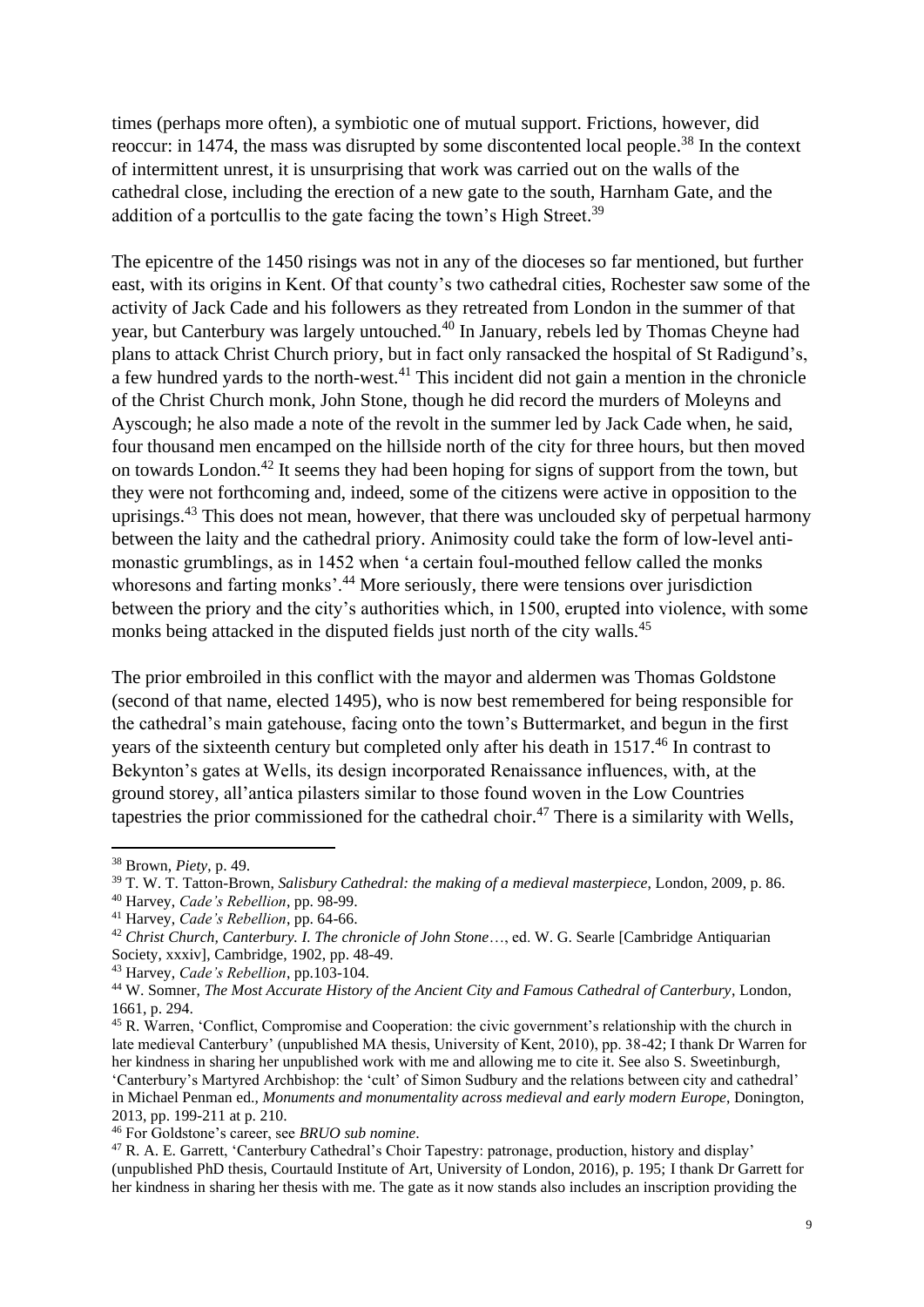however, in as much that there is a written record of the building work. In the case of Canterbury, it is in the form of an obituary rather than a dialogue, but it is similarly expressed with some debt to humanist styles of expression. This was not entirely new at the priory where Goldstone's predecessor had been William Sellyng, himself (as we shall see) a translator in the humanist vein, from Greek into Latin: Sellyng's own obituary had also drawn attention to his building works in humanist-inflected language.<sup>48</sup> For Goldstone, however, this was amplified and was also joined with a presentation of the text in a thick *littera antiqua* which had become a Canterbury idiom.<sup>49</sup> It is worth giving a taste of the prose by quoting part of the relevant passage:

…Nouum quoque edificium vulgariter vocatum newlodgyng iuxta antiquam priorum mansionem vocatum le gloriet satis pulchrum atque formosum cum cameris cenaculis solarijs ac ceteris appendicijs idem edificium concernentibus cum portico decenti versus curiam ac cum omni apparatu ad ornatum dicte mansionis pertinente magnifice ac laudabiliter consummauit. … Ac denique portam ecclesie exteriorem versus ciuitatem opera decenti ac pulcherissime insculptam a fundamentis erexit sed necdum ad consummacionem eiusdem deo disponente attingere ualens impensas tamen ad consummacionem eiusdem sufficientes eius successori prudenter ac satis prouide reliquit...<sup>50</sup>

The description combines praise of the buildings themselves for their beauty (*pulcher atque formosus*; *pulcherissima*) and their appropriateness (*decens*), with praise of Goldstone himself, for his prudence and foresight (*prudenter ac satis provide*) and for acting with magnificence (*magnifice*). The physical (as for Chaundler earlier and for Bruni before him) could reveal inner goodness: what is set in stone can speak of what beats in the heart. Of the virtues attributed to Goldstone, one — magnificence — was considered by Bruni, following Aristotle, to be a public or civic expression of liberality.<sup>51</sup> Here it is attributed to Goldstone's project of the New Lodging which was situated within the precincts beyond the Great Cloister; the public to whom it was most readily visible were the monks of the convent. The civic is being placed within the priory's curtilage.

We might contrast that phrasing with the obituary's description of the new gate being placed *versus civitatem* — towards, or against, the city. Its façade, with its classicising detail blended into a more traditional design, looked out upon the bustling shopping streets and could act as a visual pleasure for the merchants and their customers, rather than for the inmates of the priory; at the same time, its presence emphasised that the cathedral stood guarded against outsiders, with whatever hostility they might have in their breasts. The gate announced that the priory was within the city but not of the city yet, as we have seen, the paradox goes

date of construction presented in humanist capitals, but this appears to be an addition in the restoration work of the 1930s: see M. Sparks, *Canterbury Cathedral Precincts*, Canterbury, 2007, p. 83.

<sup>48</sup> London: British Library [hereafter BL], MS. Arundel 68, fol. 4. For discussion, see D. Wakelin, 'England' in D. Rundle ed., *Humanism in Fifteenth-Century Europe*, Oxford, 2012, pp. 265-306 at p. 303. On Sellyng, see p. ++ below.

<sup>49</sup> On this scribe and the Canterbury context, see Rundle, *Renaissance Reform*, pp. 164-168.

 $50$  BL, MS. Arundel 68, fol. 65 $v$ -66.

<sup>51</sup> Bruni discusses the virtue in his *Isagogicon*: see Bruni, *Opere*, p. 222. The best introduction to the concept of magnificence in the Renaissance is now Rupert Shepherd's entry in M. Sgarbi, *Encyclopedia of Renaissance Philosophy*, Cham, 2014; see also P. Howard, *Creating Magnificence in Renaissance Florence*, Toronto, 2012. For a discussion of magnificence as it relates to late medieval English prelates, see M. Heale, *The abbots and priors of late medieval and Reformation England*, Oxford, 2014, pp. 139-86.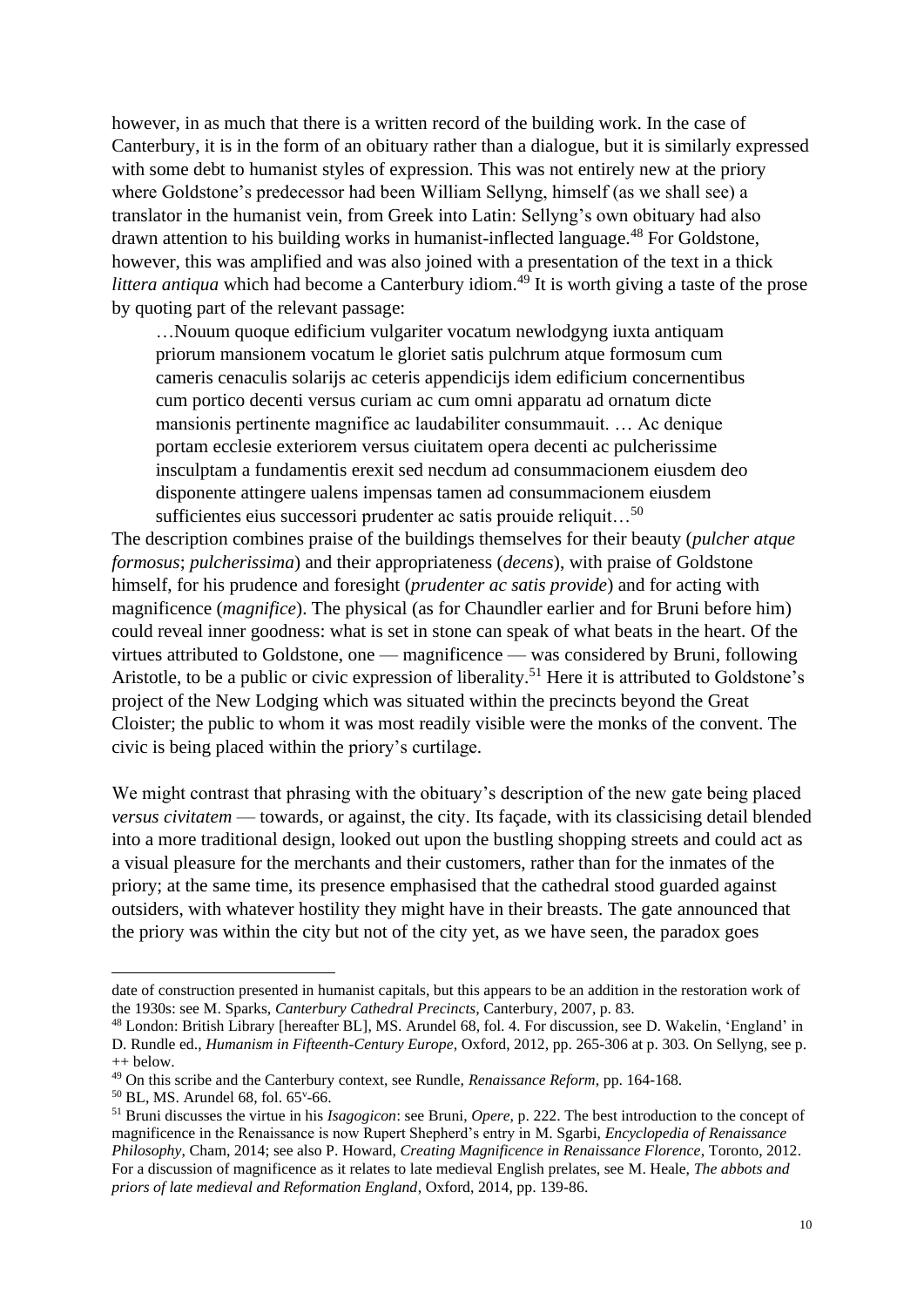deeper: the ecclesiastical community is beyond the city but in some deep sense is more truly a city where civic virtues can thrive.

Most of the elements we have discussed were individually unoriginal. In architectural terms, these building works of the later fifteenth century did not stand at the start of a tradition. It has been said that the heyday of the English gatehouse was the fourteenth century.<sup>52</sup> Nor was it unprecedented for fortified structures like these to be built in the wake of social unrest: at Bury St Edmunds, the abbey's Great Gate was erected after a riot of 1327; at Colchester, St John's Abbey commissioned its elegant entrance in the aftermath of the Peasants' Revolt, and in the same period, south of Canterbury's city walls, at St Augustine's Abbey, Fyndon's Gate was rebuilt and Cemetery Gate added. There were certainly also precedents for seeing clerical investment in the built fabric of religious houses as worthy of praise — we might think back to the mention of the waterworks at Christ Church Canterbury in the obituary written for Prior Wibert (d. 1167).<sup>53</sup> What sets apart the examples we have been discussing is the manner in which the availability of knowledge of humanist habits could act as a catalyst for reflection, enhancing the self-identity of clerics as the citizens of the true city, one which was virtuous but which also had its foes. The final section of this article will consider this perception further by keeping us within the ambit of Thomas Goldstone but moving us towards other textual performances.

## IV. The Agonistic City

A principle has underpinned the discussion of the texts in the previous sections: when a manuscript produced in Quattrocento or early Cinquecento England deploys *littera antiqua*, it is making a conscious choice. An association is being announced with those archaising practices we would primarily associate with Renaissance Italy but with which these English adopters sense an affinity. Our shorthand for those practices is the term 'humanism' but our definition of that phenomenon's identity is different from any perceived by the scribes, commissioners and readers who were its contemporaries. What specific force each of them wished to convey — and it shifted in nuance from case to case — is difficult to divine, but, whatever it might be, we with our arrogance of hindsight might assume that it involved a misunderstanding. My fundamental claim is that they, like us, looked to a cluster of activities and manoeuvres and perceived that they shared a character; I am suggesting, moreover, that our challenge is to attempt to view humanism through their eyes. I have already delineated how the English clerics we are discussing recognised that *littera antiqua* was a visual expression of an eloquence that they could put to God's use. They also were conscious of the focus upon the city in some of the texts available to them, and were able to see the relevance of that to their lives, both in the city's ability to be the locus of virtue and in its being a community under attack. The last example we shall discuss enriches the insights further, and suggests a changed perception of who posed a threat to the *ecclesia*.

<sup>52</sup> J. Luxford, 'Architecture and Environment: St Benet's Holm and the Fashioning of the English Monastic Gatehouse', *Architectural History*, lvii, 2014, pp. 31-72 at p. 39; cf. more generally J. Goodall, 'The English Gatehouse', *Architectural History*, lv, 2012, pp. 1-23.

<sup>53</sup> London: British Library, MS. Cotton Claudius C.vi, fol. 171vb.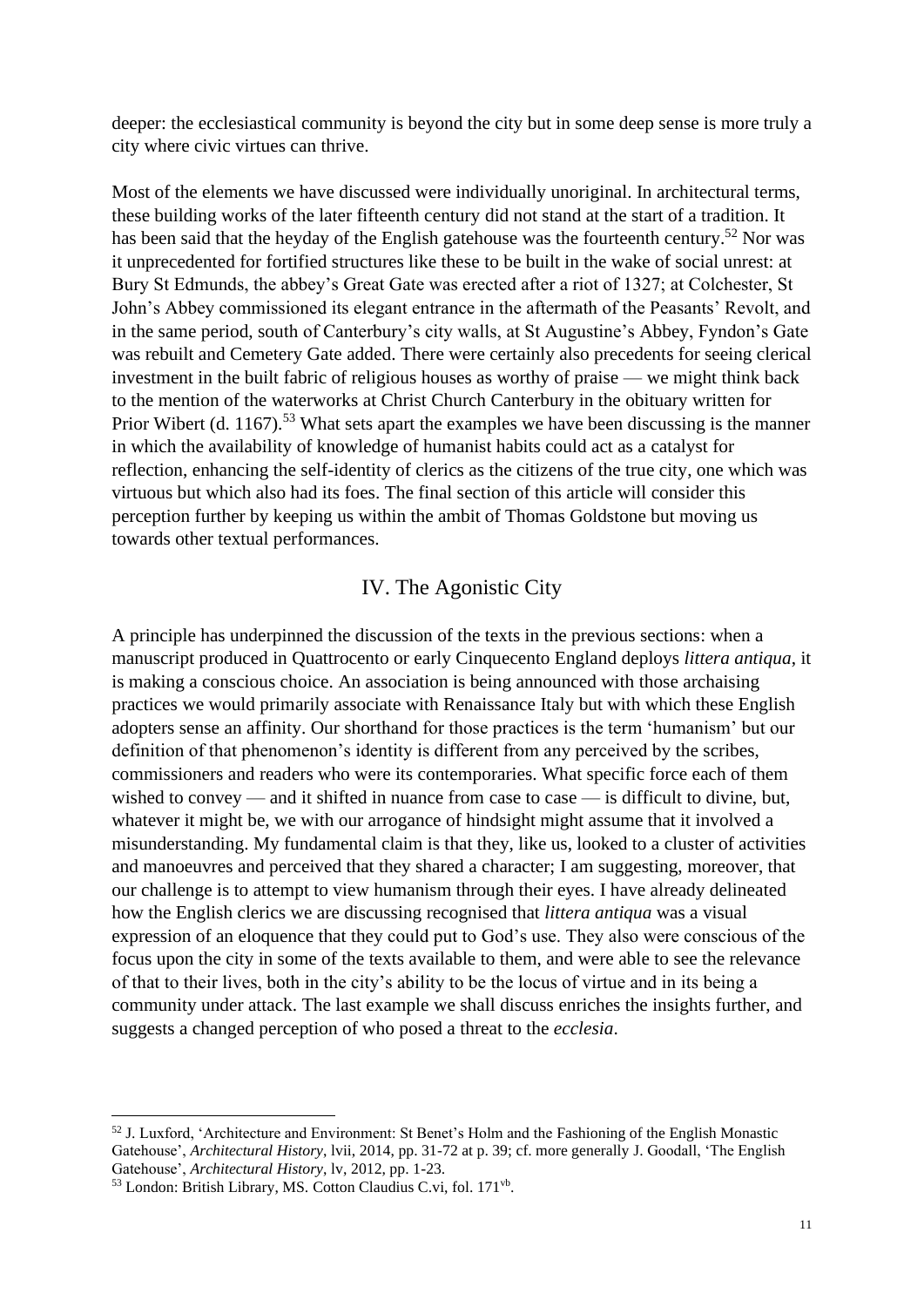There are two closely related codices, both connected to Prior Goldstone. One was made entirely at Christ Church priory, in a single script which I have characterised as a 'gothic bookhand with some humanist influence'.<sup>54</sup> It therefore stands as a witness to a particularly Canterbury engagement with *littera antiqua*, alongside the script later used in the obituary for Goldstone himself.<sup>55</sup> This manuscript was created for presentation to William Warham, whose coat-of-arms as archbishop of Canterbury open the book; as we are about to see, the volume was probably made close to his enthronement in 1504.<sup>56</sup> It presents three texts, the first of which celebrates the recent humanist tradition at the priory: it is a translation of *Homiliae* by St John Chrysostom, turned into Latin by Goldstone's predecessor, William Sellyng.<sup>57</sup> The second work is older in date but also claims a local connexion: it is the *Speculum regis Edwardi tertii*, attributed here to Simon Islip, archbishop from 1349 until his death in 1366.<sup>58</sup> The final work returns us to the later fifteenth century but takes us to Italy, as it is an oration, addressed to the senate of Venice, discouraging (through ample classical references) heavy taxation of the clergy; it is by a canon regular of the Lateran congregation, Celso Maffei (d. 1508), entitled *Dissuasoria* and composed probably in 1471.

These three texts may seem curious bed-fellows but how the combination came about is partially explained by the other manuscript.<sup>59</sup> It has the same three works, and also shares, for the first two texts, the same scribe. The Maffei, however, is in another script, a thin *littera antiqua*, by a scribe who signs himself here as 'P.M.' and is identifiable as the Dutch longterm resident in England, Pieter Meghen.<sup>60</sup> One of Meghen's first patrons, at the turn of the century, was Christopher Urswick, dean of Windsor, and in this manuscript, Maffei's *Dissuasoria* is followed by a letter (in Meghen's hand) addressed by Urswick to Prior Goldstone.<sup>61</sup> Maffei's work was already known to Urswick, as he had arranged for Meghen to

<sup>54</sup> Rundle, *Renaissance Reform*, p. 151. With its thickness, angularity and rounded feet, it has the aspect of a textualis rotunda, but it incorporates some humanist features: both its preference for straight ascenders and some specific letterforms, including a sharp-necked **g** and the ampersand. This scribe goes by the designation of Ps-Meghen as some of his work has been misattributed to the better-known Pieter Meghen: see further Rundle, *Renaissance Reform*, pp. 142, 154, 286

<sup>&</sup>lt;sup>55</sup> See above, p.  $++$ , and for the association of an earlier humanist scribe, Theoderic Werken, with Christ Church, see Rundle, *Renaissance Reform*, pp. 136-141.

<sup>56</sup> BL, MS. Add. 47675 (olim Holkham 70). The dating can be inferred from both the illumination and its relationship with BL, MS. Add. 15673, on which see n. ++ below. On Warham, see now P. Marshall, 'Thomas Becket, William Warham and the Crisis of the early Tudor Church', *Journal of Ecclesiastical History*, lxxi (2020), pp. 293-315; Prof. Marshall's article appeared after I had completed writing this one but it will be clear that there are some congruences of interpretation.

<sup>57</sup> For Sellyng's career, see *BRUO sub nomine*.

<sup>&</sup>lt;sup>58</sup> The work is edited by J. Moisant, *De speculo regis Edwardi III*, Paris, 1891, as 'recensio B' with a closely related, earlier text as 'recensio A'. The earlier text is now known as the *Epistola ad regem Edwardum III* and its author has been identified as the canonist and pastoral writer, William de Pagula: see L. E. Boyle, 'The *Oculus sacerdotis* and some other works of William of Pagula', *Transactions of the Royal Historical Society*, 5th ser., v, 1955, pp. 81-110. The attribution of the *Speculum* to Islip has long been rejected, with the present consensus being that it was also by Pagula: L. E. Boyle, 'William of Pagula and the *Speculum Regis Edwardi III*', *Mediaeval Studies*, xxxii, 1970, pp. 329-336.

<sup>59</sup> BL, MS. Add. 15673.

 $60$  On Meghen, the fundamental studies remain J. B. Trapp, 'Notes on Manuscripts Written by Pieter Meghen', *The Book Collector*, xxiv, 1975, pp. 80-96 and id., 'Pieter Meghen, Yet Again' in id. ed., *Manuscripts in the Fifty Years after the Invention of Printing*, London, 1983, pp. 23-28; see also Rundle, *Renaissance Reform*, pp. 142-164.

 $<sup>61</sup>$  The second fascicule is BL, MS. Add. 15673, fol. 77-115<sup>v</sup>. On Urswick, see J.B. Trapp, 'Christopher</sup> Urswick's Books: the reading of Henry VII's almoner', *Renaissance Studies*, i, 1987, pp. 48-70, and P. I.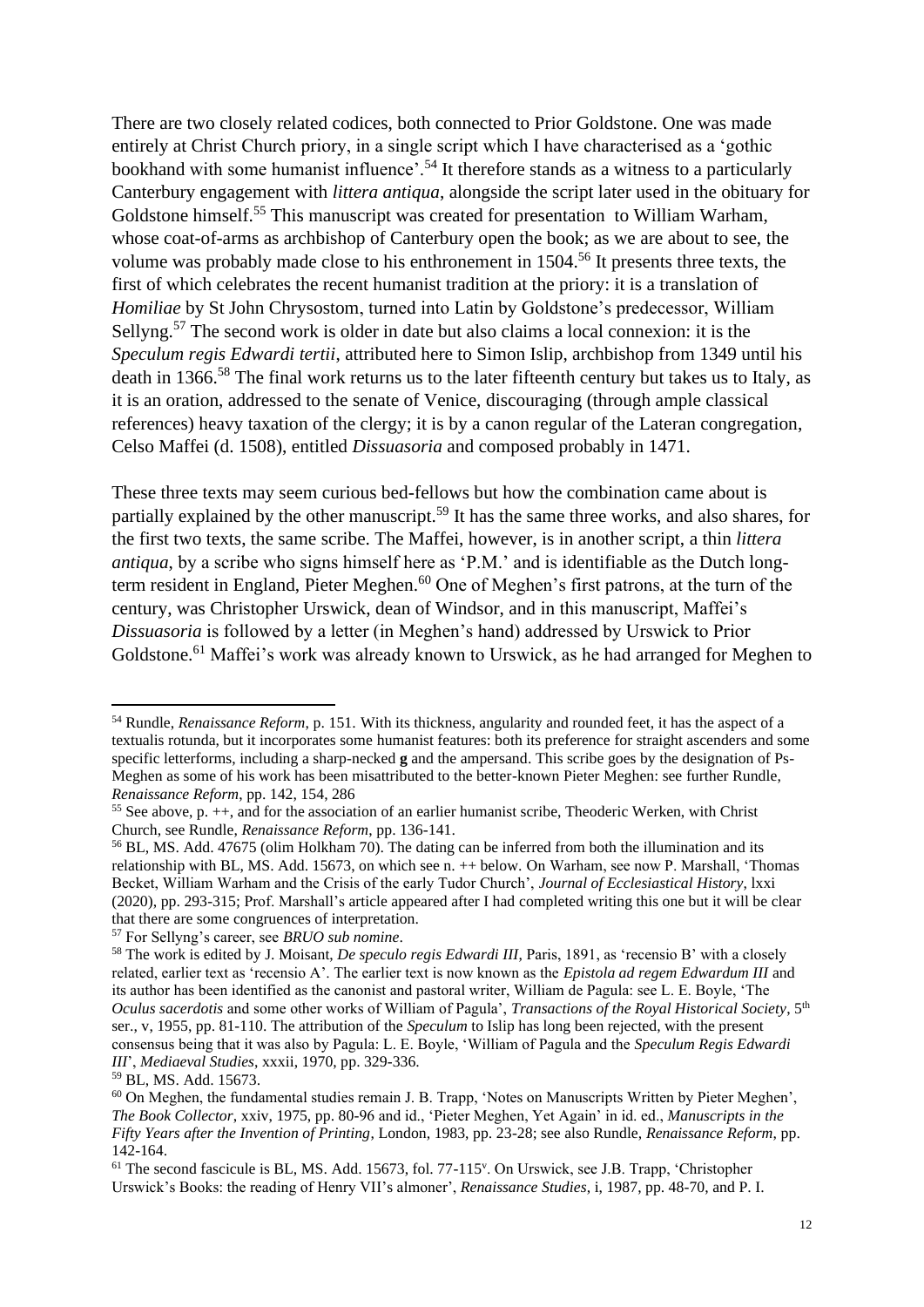make at least two copies of it, from the 1494 printed edition; neiter is dated but the palaeography narrows down the time of their production to the end of the 1490s in the first couple of years of the following decade.<sup>62</sup> It is clear that Urswick was sent by Goldstone the copy of Sellyng and the *Speculum*. He harboured no expectation of keeping hold of the manuscript, so had the *Speculum* transcribed by Meghen, who dates it to 1502.<sup>63</sup> Urswick then returned the manuscript to Canterbury with the addition of the Maffei, supplemented by his own letter. Subsequently, Goldstone had the whole (excepting Urswick's epistle) transcribed by his scribe for donation to the new archbishop. It is Urswick's letter to the prior that suggests how the Maffei was expected to be read.<sup>64</sup>

Urswick opens his epistle by suggesting how appropriate reading matter Maffei is for the prior of the place where his namesake Thomas 'vitam profundere maluit quam ecclesiasticae libertati superstes esse'. This creates a telling implicit parallel between Becket and Cato the Younger, who preferred death to the prospect of Julius Caesar bringing an end to the Roman Republic.<sup>65</sup> There was precedent for the association between saint and senator: the very first miracle recorded by William of Canterbury in the early 1170s involved the reading of a passage on Lucan describing Cato, from which the hagiographer drew the lesson that both he and the late archbishop were defenders of liberty.<sup>66</sup> Refracted through the ecclesiastical lens, the pagan nobility of suicide can be transformed into veneration of martyrdom in the name of ecclesiastical freedom. Notably, however, that parallel had not often been repeated in descriptions of Becket. By the time Urswick wrote, there was another context of praise for Cato, provided by some humanists of the early Quattrocento, who celebrated his steadfast stance against monarchy.<sup>67</sup> Urswick's choice of script as much as of words suggests he was invoking Cato's ghost conscious of this recent development.

Kaufman, 'Polydore Vergil and the Strange Disappearance of Christopher Urswick', *The Sixteenth Century Journal*, xvii, 1986, pp. 69-85. Urswick annotates MS. Add. 15673 at fol. 31

<sup>&</sup>lt;sup>62</sup> Until recently only one has been known; it is Oxford: Bodleian Library, MS. Barlow 14, transcribed from the printed edition, ISTC im00015000 (Bologna: Franciscus de Benedictis, 27 June 1494). For its dating, see Rundle, *Renaissance Reform*, p. 149. However, in April 2021, Peter Kidd brought to my attention a manuscript sold by Olschki of Florence in the mid-1950s and now in private hands: it includes a copy of this text, and it has not been previously noticed that it was made for Urswick and is written by Pieter Meghen in what I have described as his 'Ur-style' (Rundle, *Renaissance Reform*, p. 150).

<sup>&</sup>lt;sup>63</sup> Urswick's copy is now New Haven: Yale University, Beinecke Library, MS. Osborn a.50, fol. 87-147<sup>v</sup>; Meghen's colophon is, in fact, confused: it gives the year as 1502 but also as 19 Henry VII, i.e. 22 August 1503 – 21 August 1504.

<sup>&</sup>lt;sup>64</sup> A transcription and translation of the letter is given in the Appendix below. The letter is noted by Marshall, 'Becket, Warham', p. 303 (noting it is undated), building on the useful discussion by Kaufman, 'Strange Disappearance'. Kaufman, at p. 79, suggests a date for the letter of the mid-1510s, which is too late. He did so before the evidence of Yale, MS. Osborn a.50 was available; as the preceding discussion — not to mention the evidence of the script and illumination — demonstrates, the letter must have been composed a decade earlier. See further my discussion of the chronology of Pieter Meghen's manuscripts on the Wolsey Manuscripts website: http://www.wolseymanuscripts.ac.uk/ [last accessed 1<sup>st</sup> March 2021].

<sup>65</sup> For classical expressions of Cato not wanting to outlive the liberty of his *patria*, see Cicero, *De officiis*, I.xxxi.112; Valerius Maximus, VI.ii.5; Seneca the Younger, *Epistolae Morales*, xxiv.7 and id., *De constantia*, ii.2, and also next footnote.

<sup>66</sup> *Materials for the history of Thomas Becket, Archbishop of Canterbury*, ed. J. C. Robertson, 7 vols, London, 1875-85, i (1875), pp. 139-41, with the passage mentioned being Lucan, *De bello civili*, IX.566-567.

<sup>67</sup> For the humanist reputation of Cato the Younger, see M. Pade, *The Reception of Plutarch's* Lives *in Fifteenth-Century Italy*, 2 vols, Copenhagen, 2007, pp. 133-41, and the texts of the Scipio / Caesar controversy gathered in Poggio Bracciolini et al., *On princes and tyrants*, trans. H. Schadee, K. Sidwell and D. Rundle, Cambridge MA, forthcoming.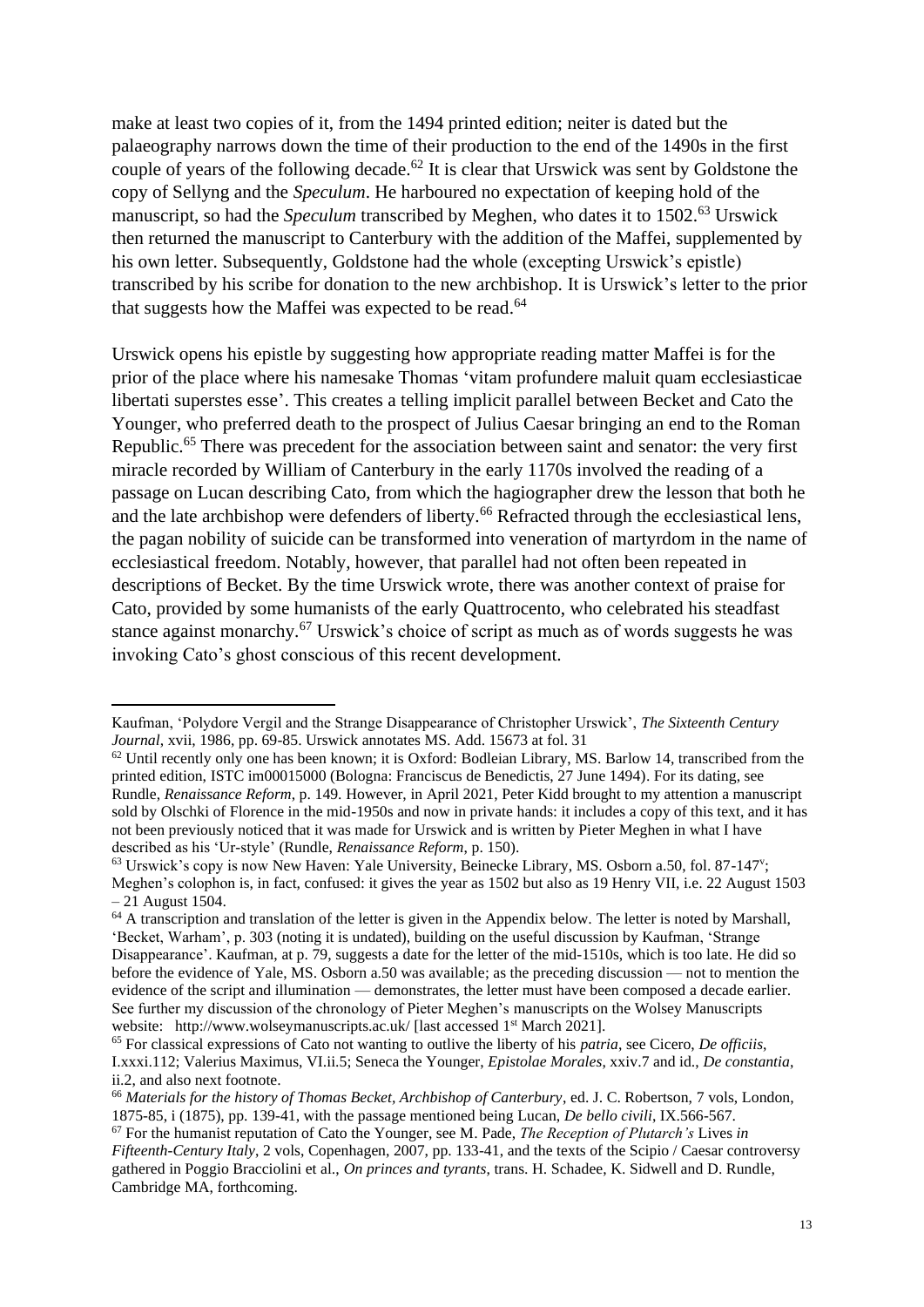Urswick goes on to lament that the present age is so inauspicious for the church: the name of Christianity had once spread across the world but it is now confined to a corner (an allusion, presumably, to the success of the Ottomans). Times had been when the laity had given freely to the church but now they prefer to snatch away what they can — liberality has given way to rapacity. They justify their actions by saying there are corrupt clergymen but I ask you (Urswick says):

si quis ob vnius aut alterius ciuis flagitia totam ciuitatem rectis alioquin institutis gubernatam infamem iudicauerit: equusne is arbiter existimari poterit?

He does not invoke the concept of church-as-city but instead takes the *civitas* as a comparison for the *ecclesia*. He then proceeds to ask a most striking question: were the clergy of old any purer than they are now? His defence is that any community, in the past as in the present, includes some who are less than virtuous, but we should not traduce the whole by smearing it with the crimes of the few.

Urswick's epistle provides, on my submission, a reading not just of Maffei's *Dissuasoria* but more widely of the compilation of the three texts within this manuscript. At the level of immediate visual impact, his choice of an archaising presentation which responds to the style sent to him from Canterbury announces a community of spirit, sharing with Goldstone a commitment to return to earlier values: he attributes to themselves a separation from the depraved times which he is describing. Moreover, the words he composed resonate with the other works in the volume. Sellyng's Chrysostom calls upon his readers to see themselves as citizens of Nineveh, to remember their manifold sins and learn the need to repent:

Nequaquam igitur in fuga sed in mutacione morum spem nostre salutis collocemus. Irascitur tibi deus non quia in ciuitate manes sed quia peccatis tuis illum ad iracundiam prouocasti.<sup>68</sup>

The sense of what those sins were is given sharper definition by the following work, the *Speculum regis Edward tertii*. It is does not fully live up to its title of being a mirror-forprinces, because it is focussed on a single issue — financial exactions (most particularly, household purveyance) by the crown — and stresses a single warning — that attacks on the church would turn a king into a tyrant.<sup>69</sup> The affinity of subject-matter with Maffei's oration is manifest. It may still seem curious that a work from the second quarter of the fourteenth century should be resurrected for use in the first years of the sixteenth, but that in itself may be a reason for its inclusion: the extant copies of the *Speculum* suggest that interest in it was not sustained through the fifteenth century, and Goldstone's intention may have been to pour new life into an old work which, through its association with a former archbishop, had a local resonance.<sup>70</sup> In the choice of texts as in the choice of script, Goldstone was promoting a little

<sup>&</sup>lt;sup>68</sup> BL, MS. Add. 15673, fol. 22<sup>y</sup>: 'therefore, we should place hope for our safety in no manner of flight whatsoever but in a change of habits. God is angry with you not because you remain in the city but because you have aroused him to rage through your sins'.

<sup>&</sup>lt;sup>69</sup> For a discussion of the work, see most recently F. Lachaud, 'The Knowledge and Use of the "Teachings of Saint Louis" in Fourteenth-Century England' in R. L. J. Shaw, H. Skoda, and P. Lantschner ed., *Contact and Exchange in Later Medieval Europe: essays in honour of Malcolm Vale*, Woodbridge, 2012, pp. 189-209; for its context, see also Wendy Scase, *Literature and Complaint in England 1272-1553* (Oxford, 2007), pp. 22-24, and C. J. Nederman and C. J. Neville, 'The origins of the *Speculum regis Edwardi III* of William of Pagula', *Studi Medievali*, 3 rd ser., xxxviii, 1997, pp. 317-29.

<sup>70</sup> Of the manuscripts of the *Speculum* earlier than those discussed here, two are from the late fourteenth century (Oxford: Bodleian, MSS. Bodl. 624 and Rawl C. 606) while another, of Welsh provenance, is from the fifteenth (Cardiff: Public Library, MS. 2.2). The closely related *Epistola* (see n. ++ above) shares a similar history: two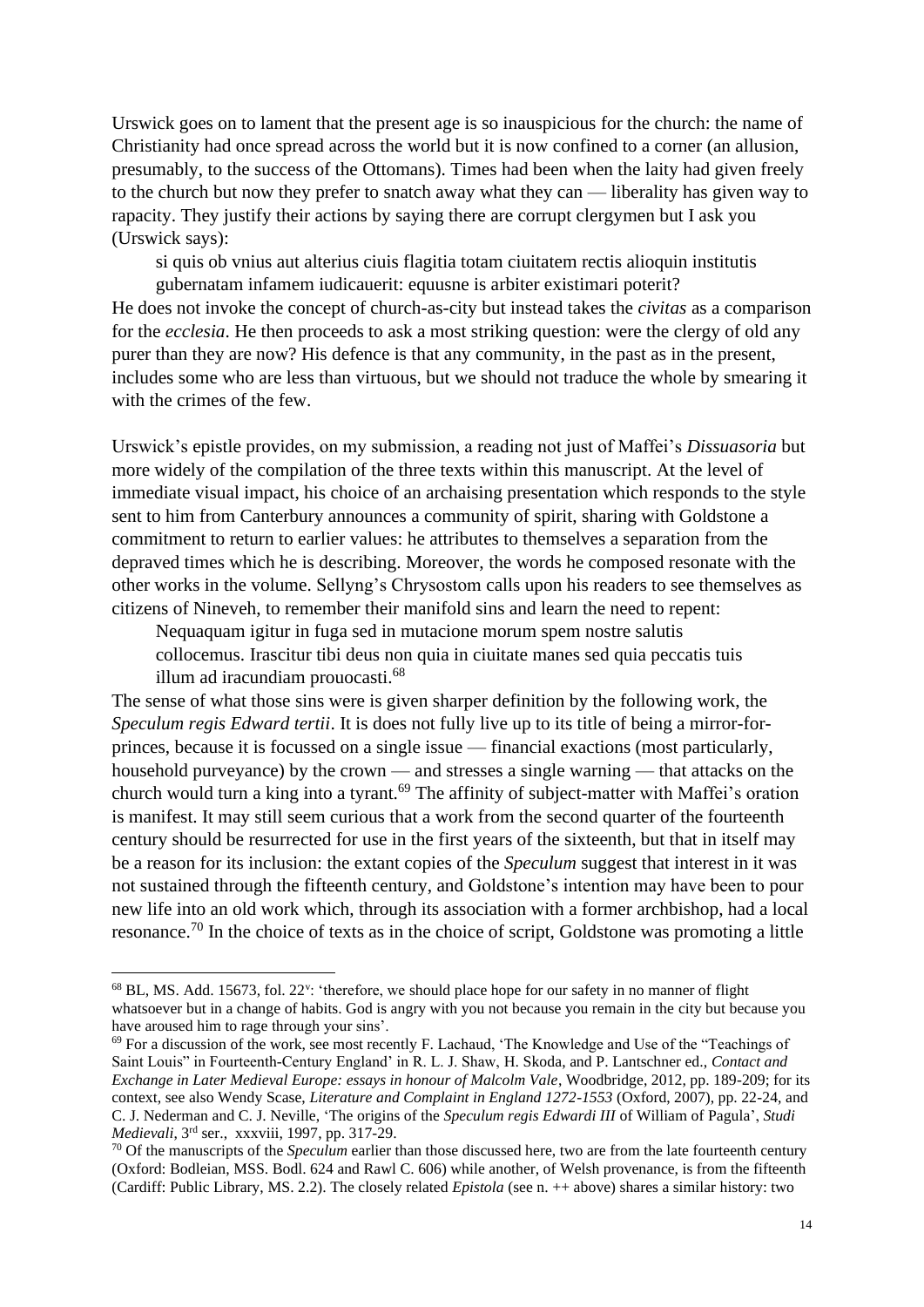Renaissance in Canterbury. Its inclusion, alongside the two other works, is intended to demonstrate that at the priory over which he presided there was a tradition of learning which allowed them to appreciate the message that Urswick found in these texts: the church was under attack and needed the full force of all forms of eloquence to persuade its powerful enemies to desist. This is a key change from the mid-fifteenth century: while then the fear had been of the disaffected rebelling against authority, it was now the authorities themselves who were to be feared as the source of the attacks. The inclusion of the *Speculum* and Urswick's explicit reference to Becket imply that this was a return to a situation which was all too familiar. Former times may not have seemed to Urswick and his colleagues as degenerate as those in which they lived, but they also had their imperfections.

We might object that this Canterbury Renaissance had a very limited audience if it were confined to the two codices we have discussed. I have already hinted at how these should be placed in a longer tradition of manuscript production in that cathedral city.<sup>71</sup> It is also the case that, for two of the works in these volumes, there is evidence of a slightly wider circulation. First, there is another copy of the opening text, Sellyng's translation of Chrysostom, made by the same Canterbury scribe; in that codex, it is coupled with Girolamo Savonarola's popular last works, his commentaries on Psalms 50 and 30.<sup>72</sup> More significantly, Maffei's *Dissuasoria* was put into print in London, very soon after these manuscripts were produced, in 1505, by Richard Pynson.<sup>73</sup> There is no evidence as to who may have encouraged this venture, but subsequent events would show that Pynson was acquainted with others in the circles in which Goldstone and Urswick moved.

In type, Maffei's text lost its humanist appearance — no Roman fount was available for use in England until Pynson imported a set four years later.<sup>74</sup> Soon after that, another work relevant to us was given humanist treatment by the same printer: John Colet's Convocation Sermon of 1512, published later that year.<sup>75</sup> Colet, dean of St Paul's, was friends with Urswick (now the former dean of Windsor), and shared with him a fervently expressed fear that the church was under attack, but he diagnosed its cause quite differently; rather than deprecating corruption among the clergy, Colet opened his sermon by quoting Isaiah: 'civitas

fourteenth century copies (Oxford: Bodleian, MS. Digby 172 and BL, MS. Cotton Faustina B.i), one of the early fifteenth (Cambridge: University Library, MS. Kk.iv.4, work attributed to Islip) and then renewed interest in the sixteenth, with two copies (BL, MSS Royal 10.B.xi and Cotton Cleo. D.ix). In addition, it was known at Christ Church priory in the mid-fifteenth century, as extracts from it were made by the monk, Henry Cranebroke, in 1459: BL, MS. Royal 10.B.ix, fol. 67<sup>v</sup> .

<sup>71</sup> See note 55 above.

 $72$  The manuscript is in private hands and unavailable for consultation; it was last seen in public when it was sold at Sotheby's London house as lot no. 91 in the sale of 8th December 1981. Several other manuscripts of Savonarola's commentaries were made in England. They include Cambridge: Corpus Christi College, MS. 237 and two codices in the hand of Pieter Meghen, Oxford: Corpus Christi College, MS. 547 (Psalm 50 only, c.  $1500 \times c$ . 1505) and Oxford: University College MS. 40 (datable:  $1518 \times 1521$ ). In addition, there is Wynkyn de Worde's 1500 printing of the Psalm 50 commentary (STC 21798).

<sup>&</sup>lt;sup>73</sup> STC 17181.5; only one copy of this printing is known to survive, at Christ Church, Oxford.

<sup>74</sup> A. F. Johnson, 'Sources of Roman and Italic Types Used by English Printers in the Sixteenth Century', *The Library*, 4th ser., xvii, 1936, pp. 70–82 at p. 72.

<sup>&</sup>lt;sup>75</sup> STC 5545. The classic discussion of this text is Christopher Harper-Bill, 'Dean Colet's Convocation Sermon and the Pre-Reformation Church in England', *History*, lxxiii, 1988, pp. 191-210.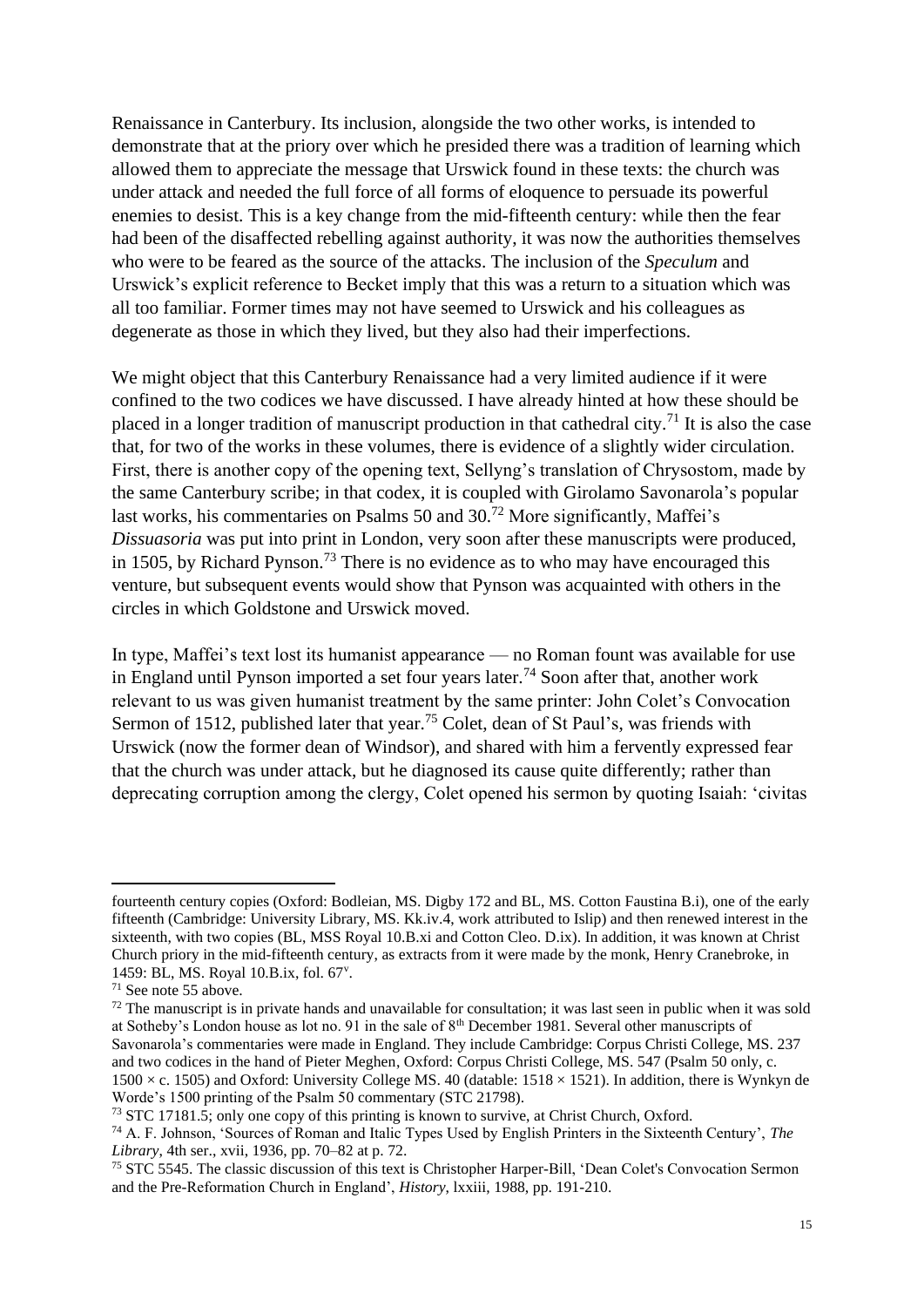fidelis facta est meretrix'.<sup>76</sup> The city, which is the church, has become a well of vice. For Colet, the concept of the city had personal resonance, as he identified himself as Londoner. Eloquent expression of this is provided in a colophon of one of the many manuscripts made for him by the scribe who had passed from Urswick's service to his, Pieter Meghen. It is an imposing copy of the first two Gospels, completed in 1509, in honour (Meghen writes) of God and the Virgin, at the expense of John Colet, who is described as the son 'egregii viri Henrici Colett Militis opulentissime ciuitatis Londini quondam Senatoris & eiusdem bis Consulis'.<sup>77</sup> Sir Henry Colet's role in civic government — he was frequently an alderman and Mayor of London twice, in 1486-87 and 1495-96 — is expressed in terms suited to the Roman Republic, a formulation which would meet humanist would approval.<sup>78</sup> In the same colophon, Meghen goes on to record the precise day of his completing the work,  $18<sup>th</sup>$  May 1509, and then to note recent events:

… Eodem anno mensis Aprilis [space left blank] die Illustrissimus Rex Anglie (pie memorie) Henricus VII (Qui vt alter Salomon sapiens, diues, pacificus) diem clausit extremum: heredem regni relinquens non vt Salomon Roboam filium stolidum: sed Nobilissimum Henricum VIII, filium patre sapientiorem, cuius bona inicia omnipotens deus sua ineffabili pietate ad optima dignetur producere extrema. AMEN<sup>79</sup>

Perhaps this tries too hard to ensure its praise of the late king does not besmirch the incoming one; the assertion that 'the son is wiser than the father' cannot blot out the earlier reference to the deceased as Solomon, an analogy bound to raise concerns that the successor will, indeed, prove a new Rehoboam. The kings of the Old Testament offer more plentiful examples of failings than of virtue.

Another Londoner and another friend of Colet's, Thomas More, was not so positive in 1509 about the dead king. While he did not foresee that Henry VIII could be a Rehoboam, his celebration of the new dawn (as I have argued elsewhere) is not as rose-tinted as an unsuspicious reading would suggest.<sup>80</sup> Some of More's writings from the following decade went further, and have him present himself as unenamoured with the practice of monarchy. One of his epigrams, printed in 1516, debates 'quis optimus reipublicae status', preferring the idea of being ruled by *senatus* rather than *rex* — but stops himself and asks whether he is in any position to decide who should rule.<sup>81</sup> This outlook is akin to the 'golden sentence'

<sup>76</sup> Isaiah 1.21, paraphrased. For Colet's friendship with Urswick, see Wallace K. Ferguson, 'An Unpublished Letter of John Colet, Dean of St Paul's', *American Historical Review*, xxxix, 1934, pp. 696-99, and Trapp, 'Urswick and his books', pp. 53-54 and 57.

<sup>&</sup>lt;sup>77</sup> Cambridge: University Library, MS. Dd.vii.3, fol. 295<sup>v</sup>.

 $78$  The record of Henry Colet's service (including his time as MP, a role notably unmentioned in this colophon) is summarised by Jonathan Arnold, *Dean John Colet of St Paul's: Humanism and Reform in Early Tudor England*, London, 2007, pp. 17-18.

<sup>79</sup> Cambridge: University Library, MS. Dd.vii.3, fol. 295<sup>v</sup>: '...In the same year on the [blank] day of April, the most illustrious King of England (of blessed memory) Henry VII (who was as another Solomon, wise, rich, peaceful) closed his last day, leaving as heir to the kingdom not, as Solomon did, a stupid son Rehoboam, but the most noble Henry VIII, a son wiser than the father, whose good beginnings may the all-mighty Lord in his ineffable kindness see fit to lead to the best ends. Amen'.

<sup>80</sup> D. Rundle, 'A New Golden Age? More, Skelton and the accession verses of 1509', *Renaissance Studies,* ix, 1995, pp. 58-76.

<sup>81</sup> Thomas More, *Latin Poems*, ed. C. H. Miller et al. [The Yale Edition of the Complete Works of … Thomas More, iii/2], New Haven CT, 1984, epigram 198. See also G. B. Wegemer, *Young Thomas More and the Arts of Liberty*, Cambridge, 2011.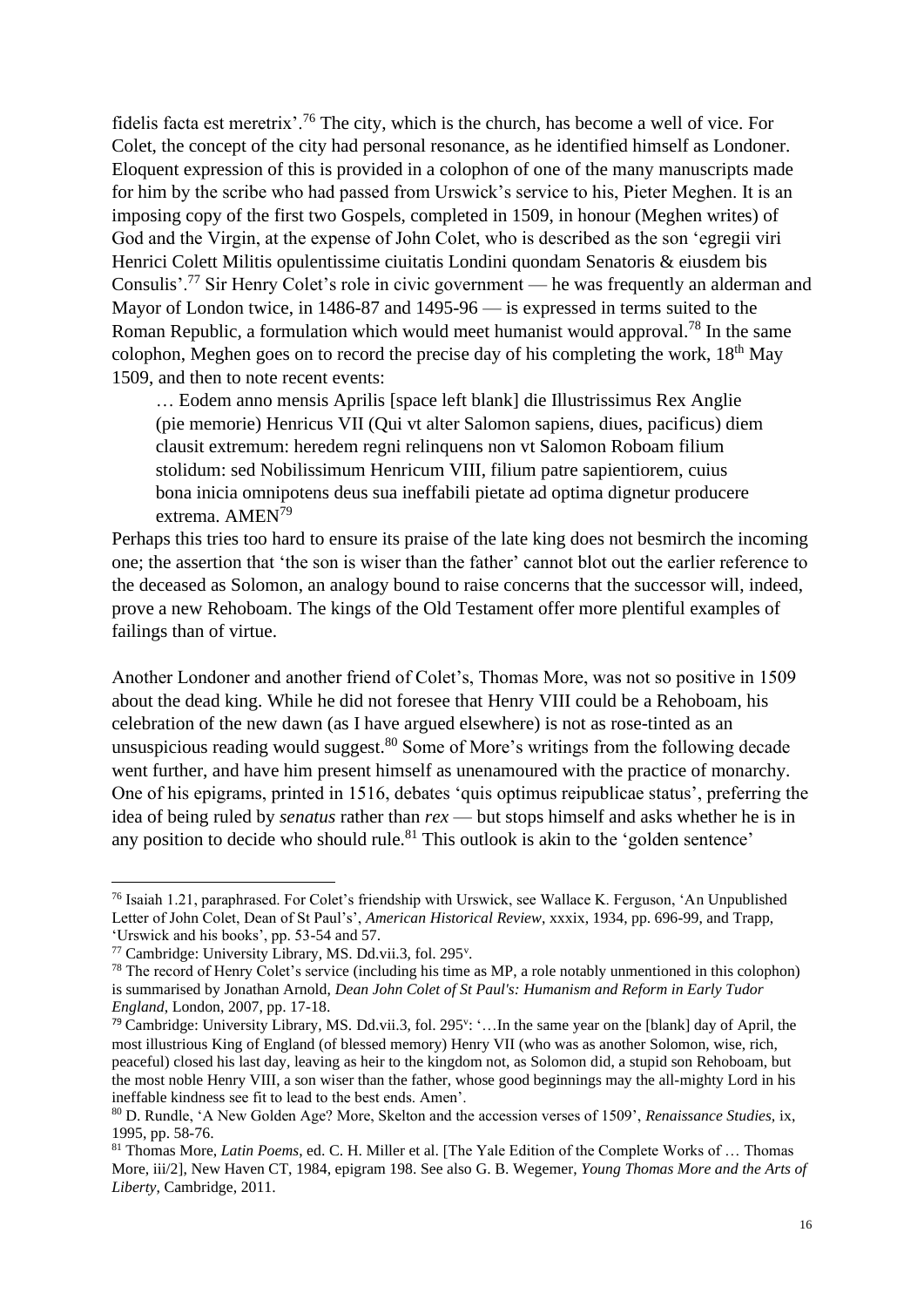Machiavelli attributed to Tacitus, by which men should desire good princes and tolerate the ones they have; here the implication is that they may desire no princes at all, but still should tolerate those who rule over them. $82$  If such an attitude can be graced with the name republican, it is in a romantic or a wistful mode. In forming More's vision, there were many influences, with one of them being his own urban identity. His debt, however, was not solely to the *civitas* of his birth but also to that other city which we have been discussing. His learned circle of friends sat within a wider network which, through one filiation, takes us back to Canterbury, c. 1500, where an existing tradition of humanist reading gains a new inflection: the godly city is under attack again, but this time not by a rabble; this time it is by the seat of secular authority. It is a critique that means the city could turn radical.

#### V. Towards a Conclusion — and Beyond

We began this article with an epistle from the priory of Christ Church, Canterbury to someone they considered a friend of theirs, John Tiptoft, earl of Worcester. Whatever identity they projected onto him, he presented himself as someone whose humanist education heightened his consciousness of the duties his position in the nobility placed upon him. As I have argued elsewhere, he had a vision of reform of what he called in Latin the *res publica*  and in English 'the estate publique', at a time when others were developing the term 'common weal'.<sup>83</sup> Pitted against this, what I have described as the ecclesiastical ability to transubstantiate the secular into the holy might be considered a heresy. While the language of the 'common weal' configured the English polity as a civic entity, the authors we have been discussing wished, as it were, to cloister the terminology, appropriating it for the exclusive use of their own clerical community. In truth, both processes involve a creative re-application (some might say that is a euphemism for misapplication) of the humanists' urban-centred vision, relocating it at another level. Recent scholarship has paid some attention to the application of humanist-informed eloquence to English secular politics but, arguably, in the period we are discussing, the ecclesiastical practice we have delineated was at least as prevalent.<sup>84</sup>

This is not to suggest there was a single tradition that connected the generations of clerics we have discussed. It is certainly highly plausible that, even if Goldstone had no direct knowledge of Thomas Chaundler, he would have heard of him from his predecessor as prior, William Sellyng, since the two had been contemporaries at Oxford. It is, however, unlikely that Chaundler's works were available for the monks of Canterbury to peruse, as the only known copies of them were stored at Wells. The similarities in their activities had, instead, two sources. One was the ubiquity of the ecclesiastical lens which was no new-found thing in the fifteenth century. What, in contrast, was novel was the availability of humanist texts from which they could draw particular inspiration. What they learnt from those works was that both archaising writing and modern architecture could act as bulwarks, defending their *civitas*  by expressing its virtue. The positive qualities of writing were dual, subsisting likewise in a

<sup>82</sup> Machiavelli, *Discorsi*, III.6.

<sup>83</sup> Rundle, *Renaissance Reform*, esp. pp. 218-219. For the wider context, see J. Watts, '"Common weal" and "commonwealth": England's Monarchical Republic in the Making, c. 1450-c. 1530' in A. Gamberini et al. ed., *The Languages of Political Society. Western Europe, 14th-17th Centuries*, Rome, 2011, pp. 147-63

<sup>&</sup>lt;sup>84</sup> See the article by John Watts cited in the preceding footnote; we look forward to his discussion in his volume in the Oxford History of England series.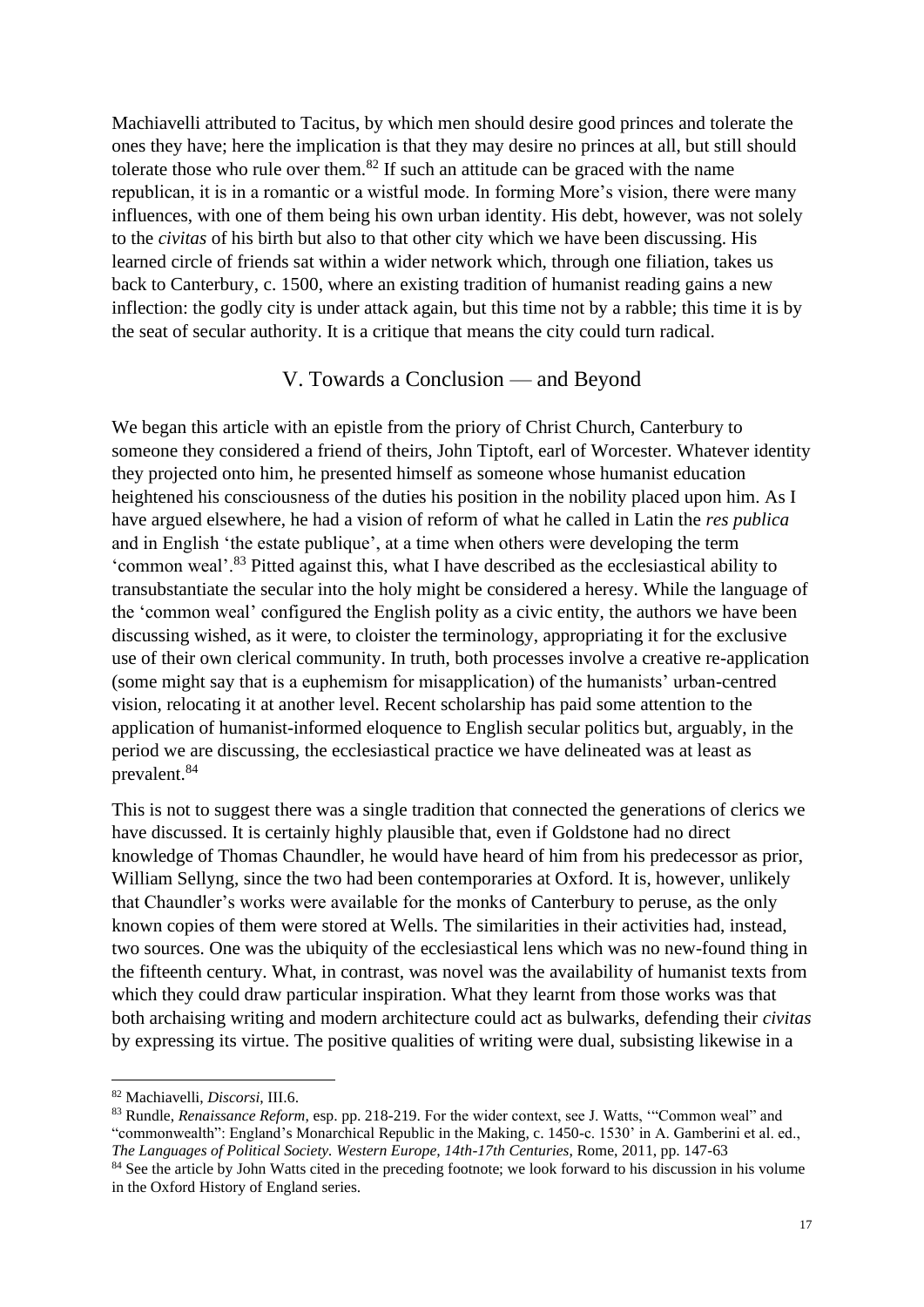well-turned phrase and in the physical form of words elegantly marked out upon the page. As we have seen, those two elements of a written text could be separated: a text like the *Speculum regis* attributed to Archbishop Islip may not have been composed to later standards of rhetoric but it could still be considered worthy of being presented as true to this agenda.

So, among the clerical circles we have discussed, there was a promotion of appropriate elegance as a material witness to inner virtue. The expression of that on the page had a particular value, as its archaising demonstrated not only their respect for pristine dignity but also their determination to revive old values. This was an intention which united Chaundler, Goldstone and Urswick, even in the face of those who treated their church — their city viciously. What separated the generations was the identification of those who unjustly attacked them. When Chaundler was writing, social unrest was a present peril, and Lollard sedition a recent memory. In the same years, news of the fall of Constantinople suggested that the whole of Christendom was at risk. The Ottoman threat remained at the turn of the century and, as we have seen, Urswick alludes to it, but it could not have felt as imminent as it had fifty years earlier.<sup>85</sup> Urswick's main concern, instead, was emerging royal policy. He presumably had in mind initiatives undertaken in the name of Henry VII, to whom Urswick had been a loyal supporter from his days in exile: the threats to sanctuary early in the reign, for instance, or the debate over clerical taxation during the Parliament of  $1489$ .<sup>86</sup> Yet, these were not as life-threatening as the menaces of 1450; there was, after all, no murder of a bishop to compare with the mid-century. If, then, Goldstone and Urswick felt themselves to be as persecuted as their recent predecessors, they may have misjudged. Or perhaps they were not insensible to the differences. Perhaps the claims that they had never had it so bad were shrill not because the threats were existential but because these churchmen had come to realise that feeling one's city was under attack was not enervating but energising.

They may not have needed the rhetoric of Italian humanists to teach them this insight but, as we have seen, they chose to turn to that idiom and redirected it to their own archaising agenda. Bruni had demonstrated that self-confidence could be born of being challenged and being determined to tackle those challenges; this was remoulded by these Englishmen for the higher purposes of God's city. In doing this, the logic of their rhetoric required a fearsome enemy. Their choice entailed that they should provide eloquent criticism of those holding secular power, yet that could become a critique not of the holders of authority but of the structures that raised them to that position. Their humanism, that is to say, was both civic and *in potentia* anti-monarchical. We in the twenty-first century are conscious of the limitations of the perspective first enunciated by Hans Baron and given richer expression by scholars like Quentin Skinner. We have learnt that, in Renaissance Italy, 'civic humanism' was not allied with any particular constitution but we also find, at the other end of Europe, the possibility of its teachings being deployed to question — albeit tentatively and ambiguously — the existing

<sup>&</sup>lt;sup>85</sup> Notably, Pius II's calls for a crusade against the Turks, along with the pope's letter on the subject to Thomas Bekynton, were copied into one of Chaundler's manuscripts: Oxford: New College, MS. 288, fol. 55-73', on which see Rundle, 'Of Republics and Tyrants', pp. 452-457.

<sup>86</sup> P. R. Cavill, *The English Parliaments of Henry VII*, Oxford, 2009, pp. 62-63; Marshall, 'Becket, Warham'; D. Rundle, 'Was there a Renaissance style of politics in late medieval England?' in S. Gunn & G. Bernard ed., *Authority and Consent in Tudor England*, Aldershot, 2002, pp. 15-32 at p. 26; cf. Kaufmann, 'Strange Disappearance', esp. pp. 75-78. Though it concentrates on a slightly later period, see also P. R. Cavill, 'Anticlericalism and the Early Tudor Parliament', *Parliamentary History*, xxxiv, 2015, pp. 14-29.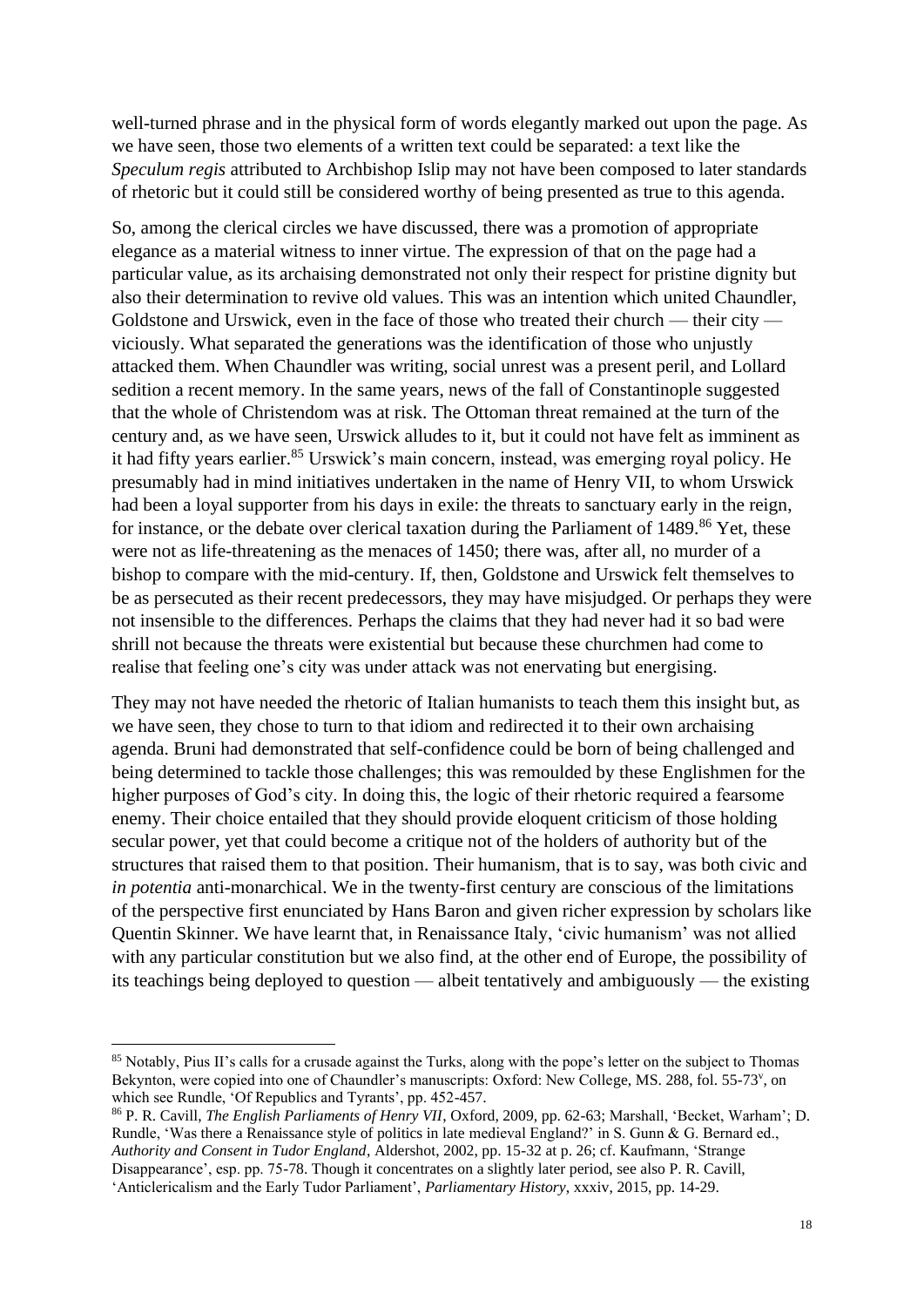royal constitution. Perhaps, in this instance, the English did misunderstand, but, if so, they have proven to be in good company.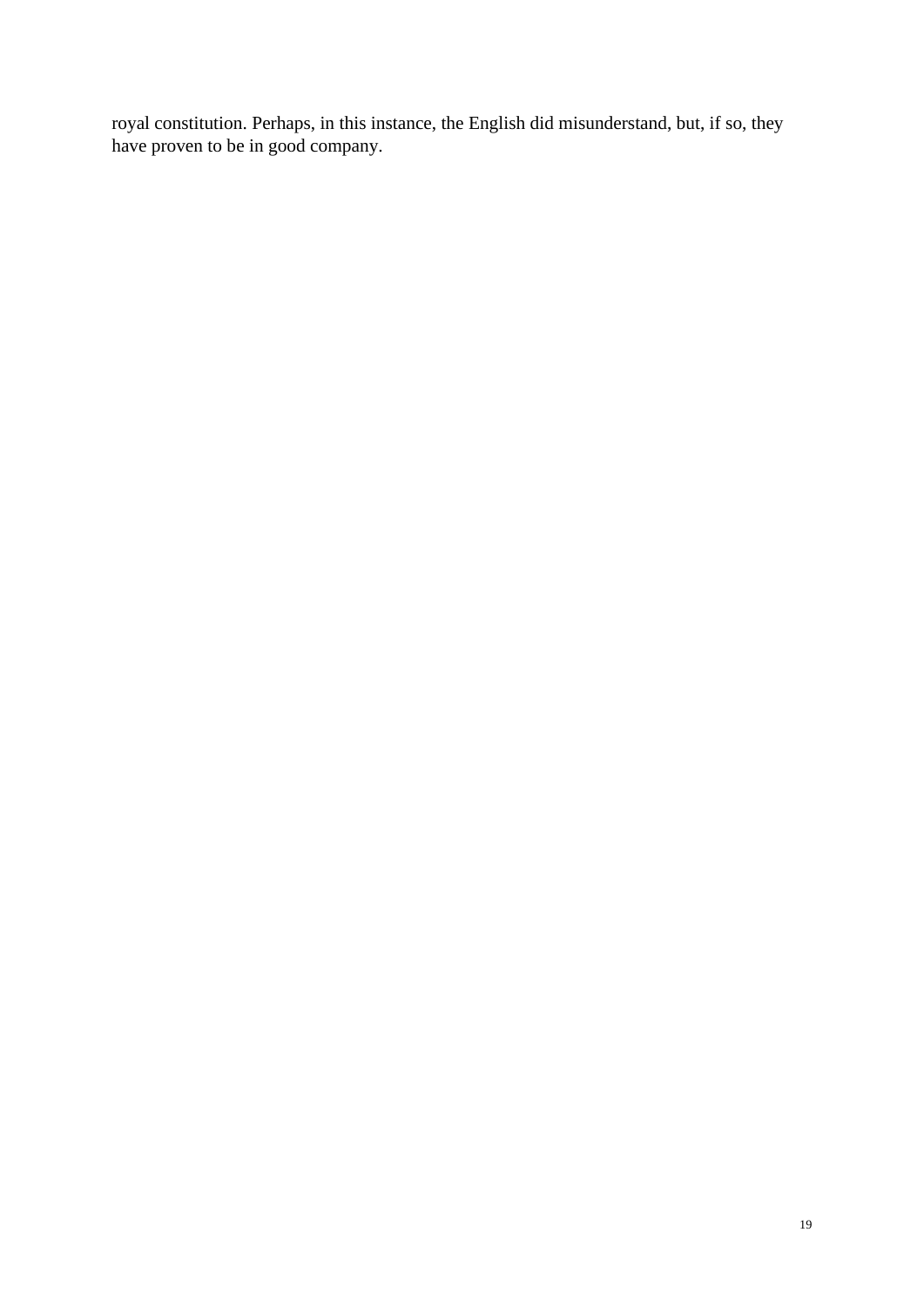#### Appendix

Urswick's letter to Thomas Goldstone at BL, MS. Add. 15673, fol. 113-115<sup>v</sup>

Christophorus Vrswyke Reverendo in Christo patri domino Thome Goldstone Priori ecclesie Christi Cantuarie: Salutem P.D.

En tibi (vir religiosissime) Celsi Veronensis ad Venetos epistolam qua ne ecclesiasticos vsuperent census plurimis & racionibus dehortatur & exemplis. Quae si a te vehementer est desiderata: sane non miror. Quippe quum & ea quicquid in eiusmodi re aut a disertissimis viris dici aut excogitari ab acutissimis possit luculentissime copiosissimeque contineat: & tu in ea aede secundum locum teneas: cuius aliquando pontifex diuus Thomas vitam profundere maluit quam ecclesiasticae libertati superstes esse. Ex hac itaque epistola velut ex fonte quodam plurimam disserendi materiam haurire tibi licebit: quotiens erit tibi cum eccle[fol. 113<sup>v</sup> ]siasticae libertatis obtrectatoribus congrediendum qui sane (quod dolendum est) ubique sunt plurimi. Porro temporum quadam (vt arbitror) vicissitudine est effectum: vt sicut christianum nomen quondam per totum terrarum orbem longe lateque diffusum nunc in angustum cogit: ac nisi minimam orbis particulam occupat: ita quoque in his ipsis prouintiis quae christianam adhuc religionem retinent: in peius omnia vergant ac longe minor sacerdotalis dignitatis sit reuerentia quam apud maiores nostros fuerit: id quod facile deprehendas si nostrae aetatis homines cum priscis illis conferas. Nempe illi adeo sunt sacerdotes venerati: vt & viuentes plurimi magnam patrimonii partem sacerdotis dicarent: & morientes non alios heredes relinquere quam ecclesias [fol. 114] vellent. Quot templa vbique terrarum in dei honorem a priscis illis structa: quot sacras in vnaquaque prouintia aedes licet cernere amplissimis possessionibus ab his donatas? certissima profecto priscae religionis indicia. At nostra aetate eo deuentum est: vt non modo nihil sibi donari sperent ecclesiae: sed preclare secum actum putent si nihil illis eripitur. adeo in priscae liberalitatis locum detestanda plurimorum rapacitas: immo verius sacrilegium successit. Hi tamen qui talia audent recte se agere contendent & statim corruptos clericorum mores & vicia palam nota in ore habent: velut ad eos talium cohertio pertineat. Ita illi in nobis priscam illam vite integritatem & morum sanctitatem requirunt. Sed vide ne iustius multo [fol. 114<sup>v</sup>] nos in illis aequum de nobis desyderemus iudicium. Age quaeso si quis ob vnius aut alterius ciuis flagitia totam ciuitatem rectis alioquin institutis gubernatam infamem iudicauerit: equus ne is arbiter existimari poterit? id ipsum quod isti iam nunc faciunt. nam quum nonnullorum facinora deprehenderint: continuo discurrunt: ac vniuersum clericorum gregem flagitiosum esse predicant, ignari profecto vitae humanae in qua nulla multitudo sine sceleratis esse potest. Quanto aequiores prisci illi fuerunt? Nam si quis illa secula viciosos clericos non tulisse contendat: facile sanctorum patrum decretis seuerissime clericorum vicia cohercentibus conuincitur: Illi tamen ob hoc non vniuersum clerum odio habendum nec [fol. 115] ceteros bonos reuerentia minori colendos, aut liberalitate non prosequendos esse putauerunt. Nunc vero si hominum vicia vehementius insectere: vna omnium vox vnusque sermo, talia etiam clericos audere. Hoc veluti propugnaculo se tutos esse putant: quasi non pessima quaeque contemnenda sint: sed potius imitanda. Ita relatione criminum contenti nec sese emendant: nec de vniuersis clericis ob quorundam peccata male dicere maleque sentire desistunt. Sed id aequo feramus animo modo nihil sceleratius audeant. Quid quae deo dicata pro prophanis habent: atque ea velut ab hostibus iusto bello capta occupare ac retinere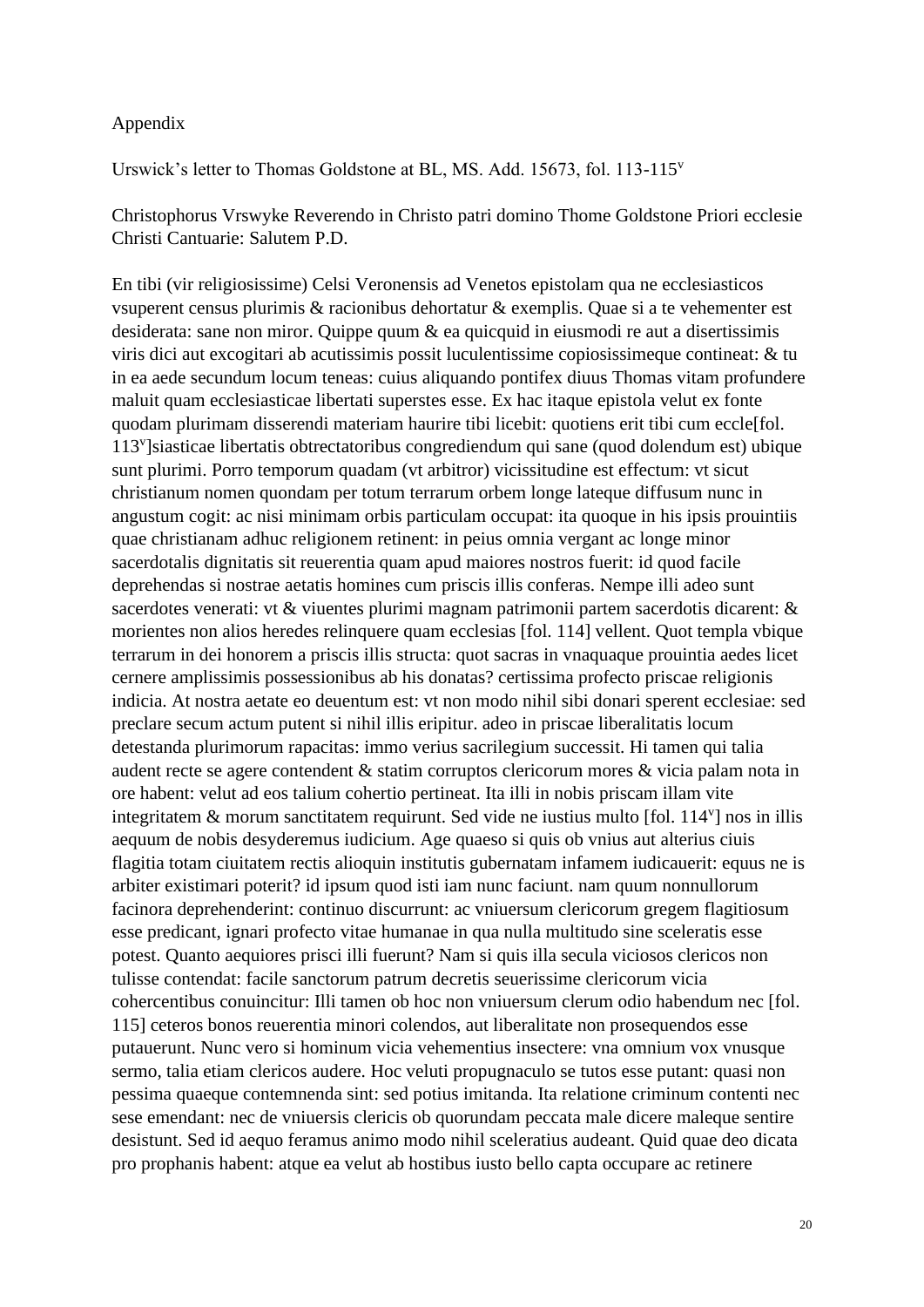student? Eiusmodi homines quaeso num sacrilegii crimen effugiunt? Habes igitur aduersus eos mi Thoma [fol. 115<sup>v</sup>] velut clipeum hanc Celsi viri religiosissimi quam diu a me efflagitasti epistolam, iam tandem descriptam: in qua profecto dubium an orationis ornatus materiam: anmateria ornatum superauerit. Et quia duobus viris aetatis nostrae doctissimis Hermolao Barbaro ac Domitio Veronensi vehementer ea placuit. eorum epistolas quibus miris eam laudibus efferunt annectendas esse putaui vt & magis tuum iudicium probes & ad eius lectionem acrius excitens. Vale.

#### Translation

Christopher Urswick to the reverend father in Christ Thomas Goldstone, prior of Christ Church Canterbury, greetings.

Behold, here for you (most holy sir) is the letter of Celso of Verona to the Venetians in which he discourages them with very many reasons and examples from taking for themselves ecclesiastical possessions. If you have keenly wished to have this from me, I am not at all surprised, both since it contains most splendidly and richly something on the sort of matter which can be discussed by the most learned men and considered by the most sagacious of them, and because you hold the second place in that church where once the holy bishop Thomas preferred to lose his life than outlive ecclesiastical liberty. So, from this letter as from some well you will be able to draw out a very large supply of arguments, as often as you encounter disparagers of ecclesiastical liberty who truly (and this is to be deplored) are very many. I judge this, moreover, to be the result of a certain reversal in the times: just as the Christian name, which was once spread far and wide across the whole world, is now forced into a narrow space and possesses nothing but the tiniest part of the globe, so also in those very provinces which still retain the Christian religion everything is turned to the worse and the reverence for priestly dignity is much less than it was among our ancestors. You can easily discern this if you compare the men of our age with those of former times. Clearly, they respected priests so much that many of them, even when they were living, would dedicate a large part of their estate to priests and when they were dying wanted to bequeath to no other heirs than to churches. How many temples, everywhere across the earth, were built to God's honour by those ancient people? How many holy houses in every part of the world is it possible to identify that were given the most abundant holdings by these people? These are, indeed, the most definite signs of the religion of old. But in our age it has come to such a situation that not only do they hope to have nothing of their own donated to the church but think that they have acted outstandingly well if they snatch nothing away from them. To this extent has the reprehensible rapacity of many — or, let us be honest, sacrilege — taken over the place of ancient generosity. Indeed, those who dare to do such things claim that they are acting rightly and straightaway make talk of the corrupt morals of clerics and their widely known vices, as if the crowding together of such things were relevant to them. Thus they demand of us that ancient wholesomeness of living and holiness of morals. But, look whether it would not be much more just for us to seek a reasonable judgement of them. Consider, I ask, if someone were to judge that because of the shameful acts of one or other citizen a whole city, otherwise rightly constituted, was notoriously governed, could that adjudicator be thought to be reasonable? That is the same thing as what they are doing right now. For when they detect the crimes of some, they harp on about them continually and preach that the whole crowd of clerics is shameful. They are entirely ignorant of human life in which there